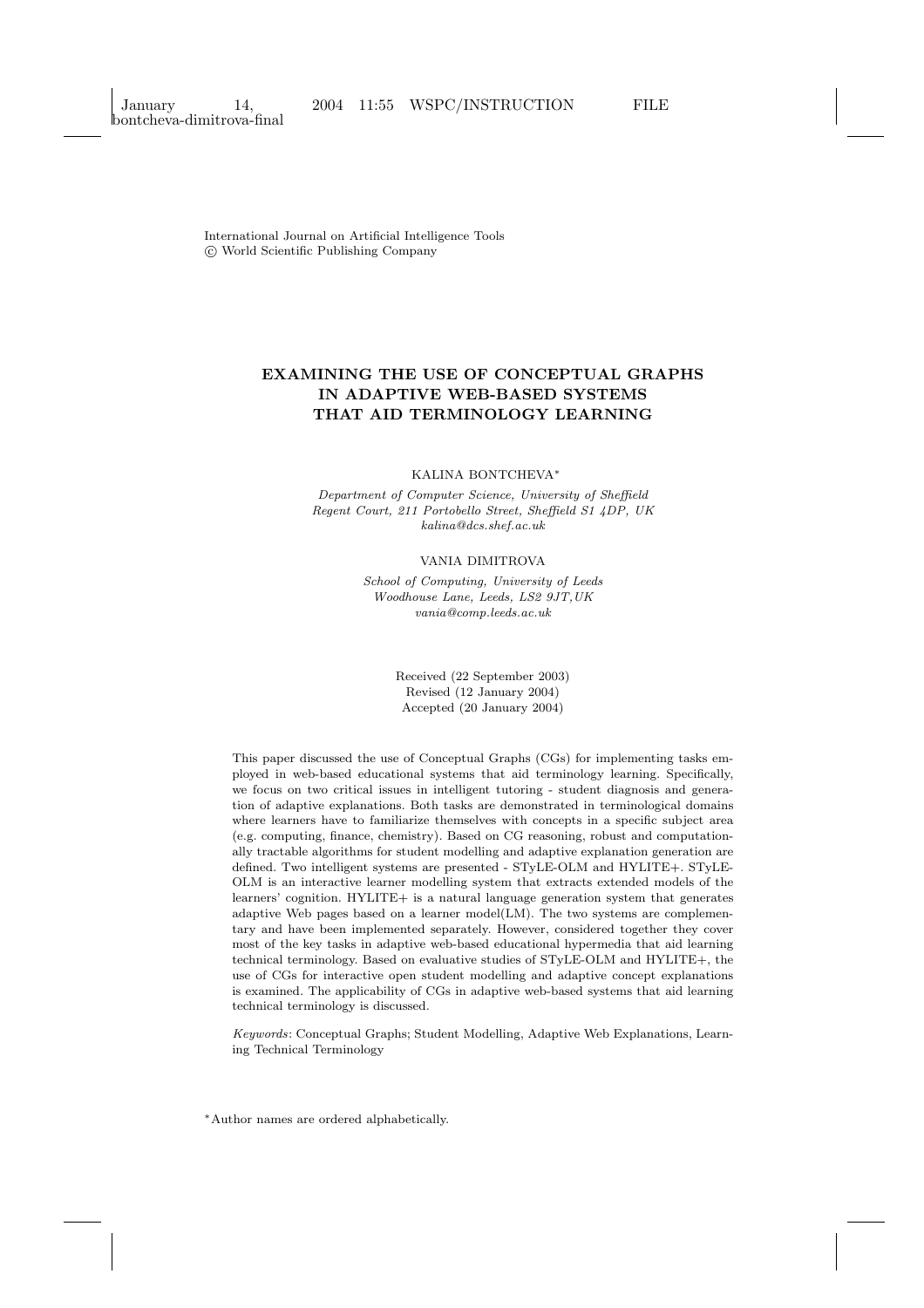#### 1. Introduction

Understanding technical terminology becomes increasingly important nowadays with the expansive technological advancements in all sectors. People need to be aware of the meaning of technical terms to perform routine everyday tasks, e.g. to buy a computer, to open a bank account, to invest money on the stock market, to find the best mortgage. Many of these tasks are frequently carried out over the Internet and it is there that people would seek advice, assistance, explanation, guidance, tutoring, etc. Despite its importance, learning terminology has not been investigated sufficiently in web-based intelligent computer assisted instruction.

Most of the existing computer-assisted learning systems concerned with terminology tend to focus on the user's free exploration of the subject area and function as terminological dictionaries and domain encyclopaedias.<sup>1,2,3,4</sup> Typically they provide little teaching assistance or guidance. Moreover, due to the system's lack of modelling of users' conceptual understanding and explanation tailoring, it may well be the case that the information provided by the system contains both references to terms the user is not familiar with and redundant explanations of terms the user already knows.

Several computer-assisted language learning projects consider terminology as an instructional domain<sup>5,6</sup> and explore primarily multimedia technology to simulate realistic life situations. These systems, like the terminological resources mentioned above, suffer from lack of adaptability. A major obstacle to having adaptable terminology tutors is that there is little attention paid to both modelling the learners' cognition in this domain and providing adaptive features in the explanations/feedback generated by the system. These tasks require the application of Artificial Intelligence techniques. More specifically, user modelling techniques should be used to extract advanced student models and sophisticated language processing methods employed to generate adaptive hypermedia.

Adaptive terminology tutors on the web are a kind of web-based intelligent tutoring systems.<sup>7</sup> Typically in these systems the domain expertise is presented in some knowledge representation formalism, a student model represents the system's view about the student's domain competence, and a pedagogical model incorporates the system's knowledge of how to teach.<sup>8</sup> Recent developments in the field have shown the importance of robust and reusable mechanisms to accomplish adaptive behavior, and this has led to the adoption of some more systematic, ontologybased approaches.<sup>9</sup> The definition and use of domain ontology is a critical part of concept-oriented web-based educational systems, an example of which are terminology learning systems. The development of well-specified, tractable algorithms that deal with intelligent tutoring tasks (e.g. student diagnosing, content planning, presentation planning, feedback generation) based on established knowledge representation formalisms would significantly increase software inter-operability and reuse.

In this paper we discuss the use of Conceptual Graphs  $(CGs)^{10}$  for implement-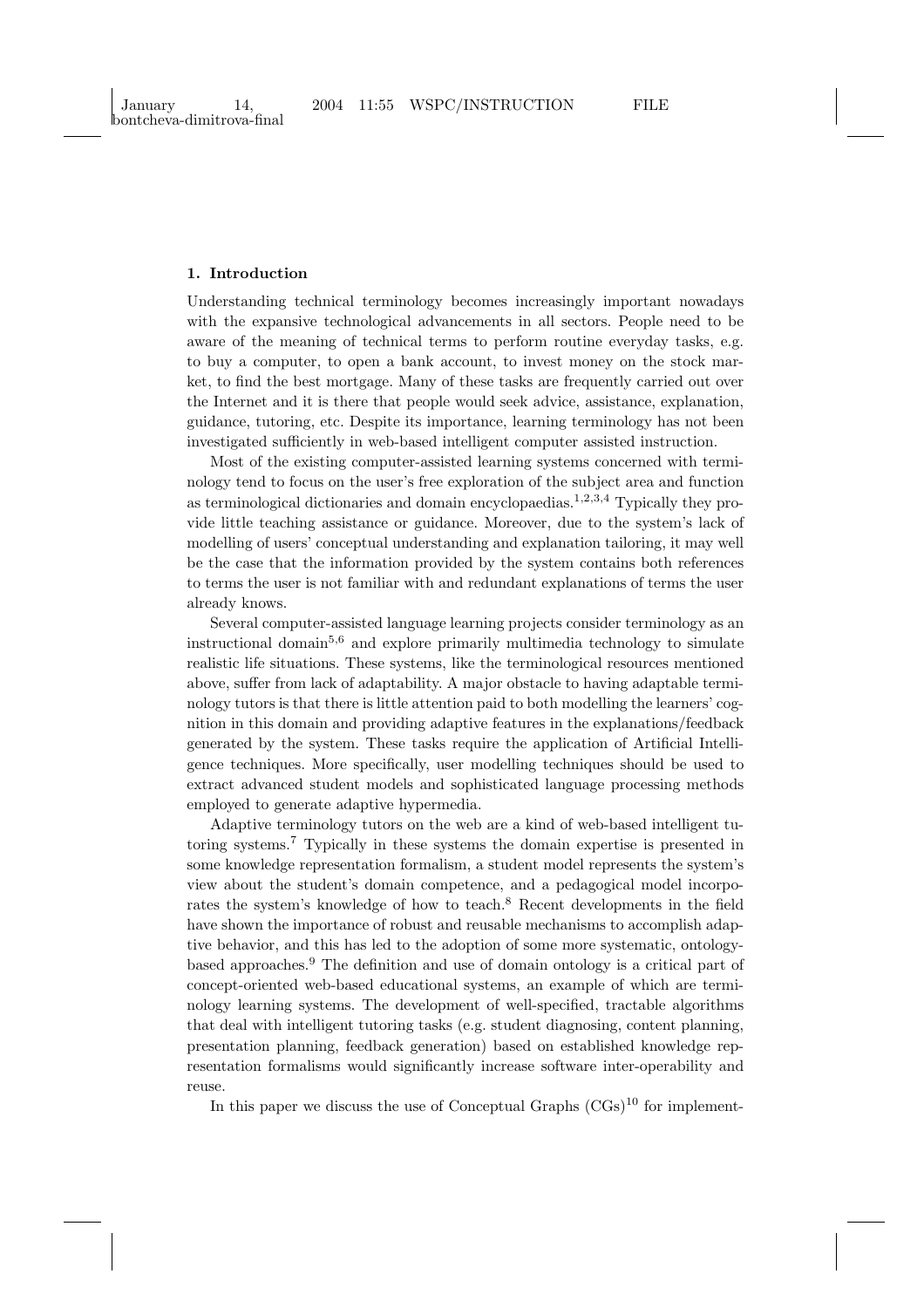ing tasks employed in web-based educational systems that aid learning technical terminology. Specifically, we focus on two critical issues to ensure adaptability in intelligent tutoring - student diagnosis and generation of adaptive explanations. We have developed robust and computationally tractable algorithms based on CG reasoning to implement student modelling and adaptive explanation generation. Both tasks have been demonstrated in terminological domains where a learner/user has to familiarize themselves with concepts in a specific subject area (e.g. computing, finance, chemistry). Student diagnosis is illustrated in STyLE-OLM which implements a novel student modelling approach that enables a student to inspect and discuss the content of the student model. As a result, an advanced and reliable student model is extracted, which can be used by an intelligent tutoring system to adapt to the needs of each individual student. The use of such an advanced student/user model for producing adaptive explanations is demonstrated in HYLITE + that uses sophisticated natural language techniques to generate adaptive web-based hypermedia. Both systems use the same formalism for representing the domain ontology - Conceptual Graphs. Subsequently, the student/user model is based on CGs as well as algorithms for student modelling and text generation. The two systems are complementary and have been implemented separately. However, considered together they cover most of the key tasks in adaptive web-based educational hypermedia<sup>7</sup> that aid learning technical terminology. Based on formative evaluation of the two systems, we assess the suitability of CGs for interactive student modelling and adaptive concept explanations. This has enabled us to examine the use of CGs in adaptive web-based systems that aid learning technical terminology.

Next in the paper, Conceptual Graphs are introduced and the reasons for their employment in the the two systems are discussed (Section 2). STyLE-OLM and HYLITE+ are then outlined in Section 3. The following two sections present the use of Conceptual Graphs for interactive student modelling in STyLE-OLM (Section 4) and for adaptive web explanations in HYLITE+ (Section 5). Based on the formative evaluation of the two systems, presented in Section 6, we discuss the use of CGs in intelligent tutoring systems for terminology learning. We also compare the approaches presented here with relevant work on using CGs for intelligent tutoring, user modelling, and text generation (Section 7). In conclusion, we discuss the use of CGs in adaptive web-based educational systems and point out future research directions.

## 2. Terminological knowledge and Conceptual Graphs

Terminology is defined as "a structured set of concepts and their designations in a particular subject field", $^{11}$  and is directly linked to conceptualization. Terminological knowledge is represented as domain ontology that includes concept type taxonomy and a set of axioms that define concept properties, roles, and relations with other concepts.<sup>1</sup> A domain ontology usually includes a concept type taxonomy explicating hierarchical relations between the main classes of concepts, concept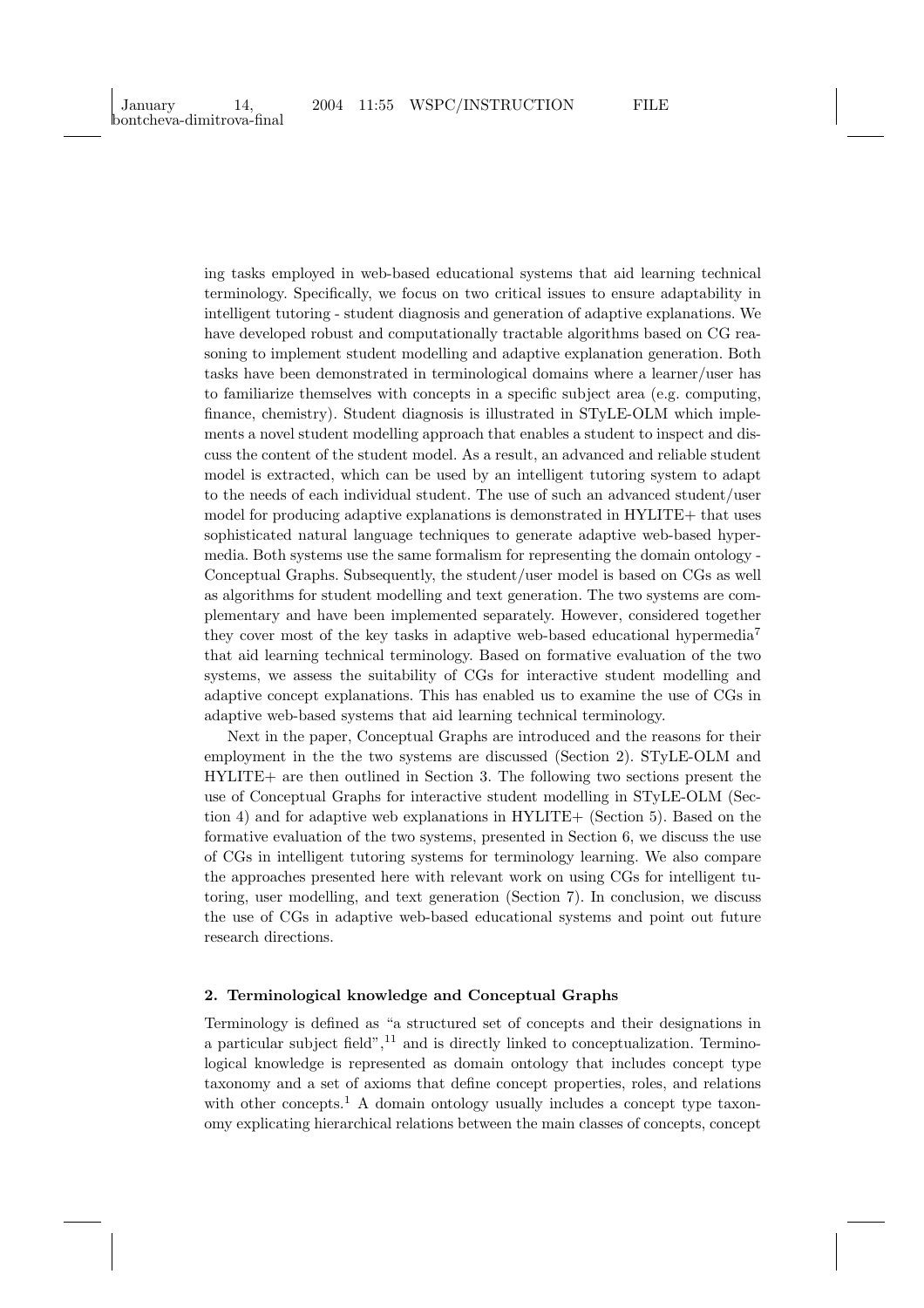properties and roles as well as internal relations that link concepts to each other.<sup>12</sup>

Conceptual graphs, $^{10}$  with their formal structures and operations, appear to be a suitable formalism for constructing domain ontologies. CGs allow concept descriptions using necessary and sufficient conditions as well as structuring the concepts in a hierarchy. Furthermore, CGs provide syntactic clarity together with powerful expressiveness about quantifier processing, which concerns the individualgeneric distinction supported by the flexibility of references.<sup>13</sup> The application of inference rules supports extracting knowledge which is not directly encoded in the domain ontology.

## 2.1. Conceptual Graphs: a brief introduction

Conceptual graphs were designed as a "system of logic that can express the propositional content of sentences in natural language in as simple and direct a manner as possible".<sup>14</sup> In various projects, CGs have served as an intermediate language that simplifies the mapping of computer-oriented formalisms to and from natural languages. Their graphical representation provides a human readable and understandable representation of formal meaning of sentences. In this section, following Sowa,<sup>10</sup>,<sup>15</sup> we will give a summary of the main features of conceptual graphs focussing on those aspects related to the use of CGs in STyLE-OLM and HYLITE+.

A conceptual graph is a finite, bipartite, directed graph that has two types of nodes called *concepts* and *conceptual relations* connected by directed arcs. There are two commonly used forms for presenting CGs: a graphical form (where concepts are represented as rectangles and relations as ellipses) and a linear form (which is used in this paper, see for example Figure 4). Throughout the paper the relations are abbreviated following CG conventions,  $^{10}$  e.g. CHAR (characteristic), CONT (contain), ISA (is a, for hierarchical links), etc.

Concepts represent natural language "content words" - nouns, verbs, adjectives, and adverbs.<sup>14</sup> Each concept is represented by its concept type, which determines the typical characteristics of the concept, and its referent, which differentiates a particular instantiation of the concept. A concept c is denoted by  $[type_c:reference].$ Some concepts do not identify a particular individual and are called generic concepts. The referent part for these concepts is omitted, e.g. [OBJECT-ORIENTED LANGUAGE], [ENCAPSULATION], [WASTE WATTER], [DISPERSION]. Individual concepts refer to particular individuals, e.g. [OBJECT-ORIENTED LAN-GUAGE: C++], [OBJECT-ORIENTED LANGUAGE: Java].

Concept types are denotations for sets of individuals and present typicality. Concept types are organized in a hierarchy according to their level of generality. The hierarchy is a lattice where each concept type is linked with its supertypes. In some CG queries below we use a special concept [T:?] to denote that the concept is searched for and can be of any type. The hierarchy permits information inheritance: concepts which belong to the same type inherit all characteristics of this type as well as from its supertypes. In contrast with the standard semantic networks, conceptual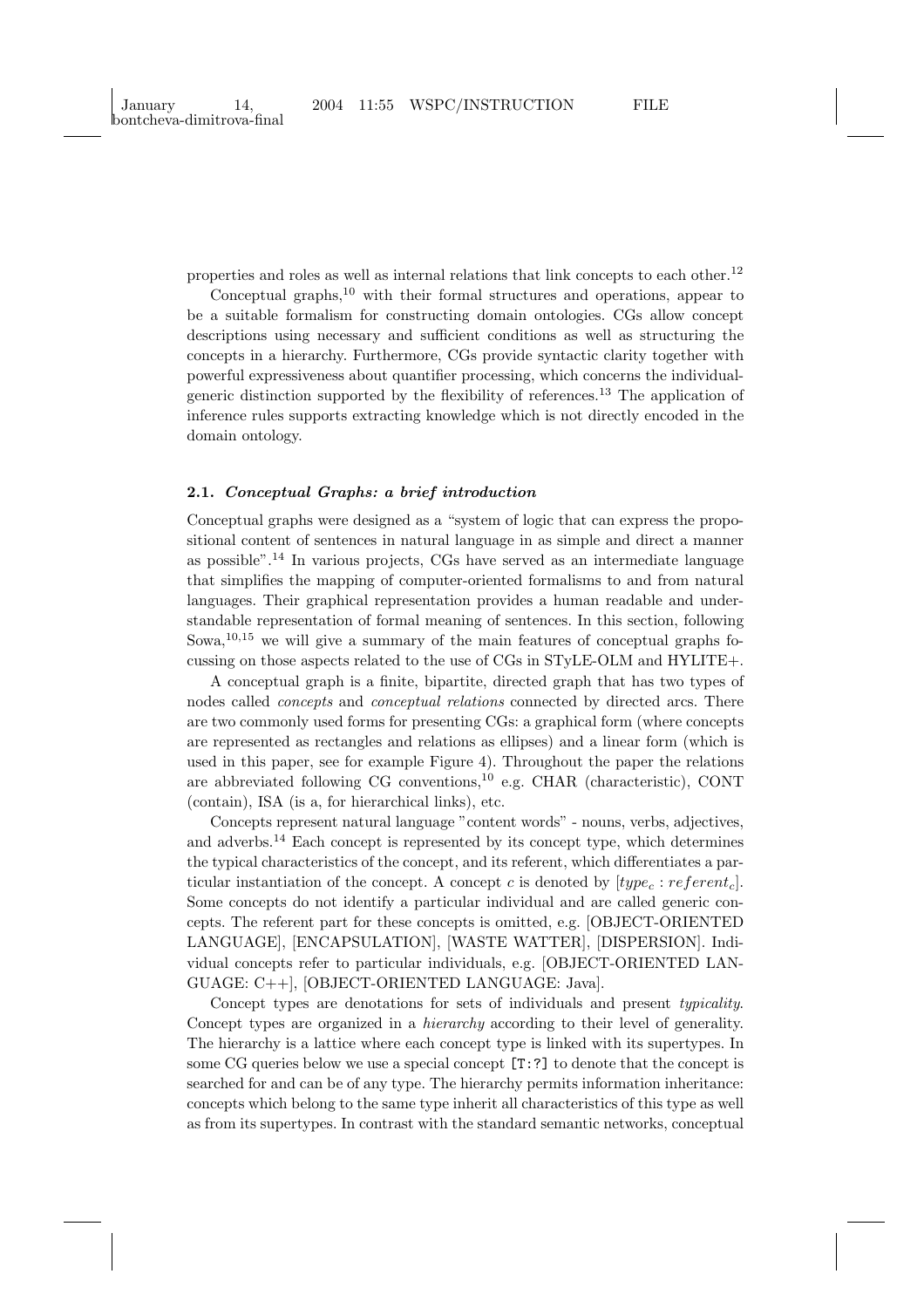graphs provide a clear differentiation between the hierarchical ISA relations between types and the ISA links between a type and its instances and the relations between instances.<sup>16</sup>

Conceptual relations indicate that there are certain dependencies between concept meanings. In natural language, these are thematic roles or conjunctions.<sup>14</sup> Each conceptual relation has a type (e.g. CHAR) and a valence that corresponds to the number of arcs. Most relations are dyadic (one incoming and one outgoing arc), as are the ones used in STyLE-OLM and HYLITE+.

Conceptual graphs that represent real or possible situations in the external world are called canonical graphs. An intelligent system's experience about the world is encoded in a collection of canonical CGs. By using formation rules - restrict, join, simplify, and copy - new canonical graphs can be derived from already existing ones.<sup>10</sup> The rule *restrict* derives a new graph by replacing a concept  $c_1$  in an existing graph with another concept  $c_2$  where  $c_2$  is either an instance of  $c_1$  (if  $c_1$  is generic) or has a type which is a subtype of the type of  $c_1$ . The rule join derives a graph combining two graphs which have a common concept. It may well happen that after joining two graphs some conceptual relations are duplicated in the resulting graph. In this case, the rule simplify is applied to delete duplicated relations and include only one relation from a set of identical relations. The rule *copy* derives an identical graph from an existing graph and is often employed to check if two graphs are identical.

The canonical formation rules are specialization rules. If a canonical graph G is derived from a graph  $G_1$  by applying formation rules, then G is called a *specializa*tion of  $G_1$ , and  $G_1$  is called a *generalization* of G. If G is as specialization of  $G_1$ , then there should be a subgraph of  $G$  that represents the original  $G_1$  to which joins and restrictions have been applied. The algorithm for obtaining such a subgraph is known as *projection*. Other useful algorithms are those for finding *common gen*eralization or common specialization of two graphs. In the following sections, we describe how projection, specialization, generalization, common specialization, and common generalization have been used in STyLE-OLM and HYLITE+.

# 2.2. Why STyLE-OLM and HYLITE+ have employed Conceptual Graphs

Due to their suitability for representing terminology, Conceptual Graphs have been employed in both systems discussed here. STyLE-OLM exploits CGs for planning diagnostic dialogue, reasoning about the student's domain beliefs, and assigning a level of correctness to the student's knowledge. HYLITE+ employs CGs for modelling users and defining the content of adaptive web explanations.

Certain characteristics of CGs are essential for interactive open learner modelling and for adaptive web explanations. STyLE-OLM adopted CGs because they are:

• rigorous, permitting reasoning fruitful for interaction planning and student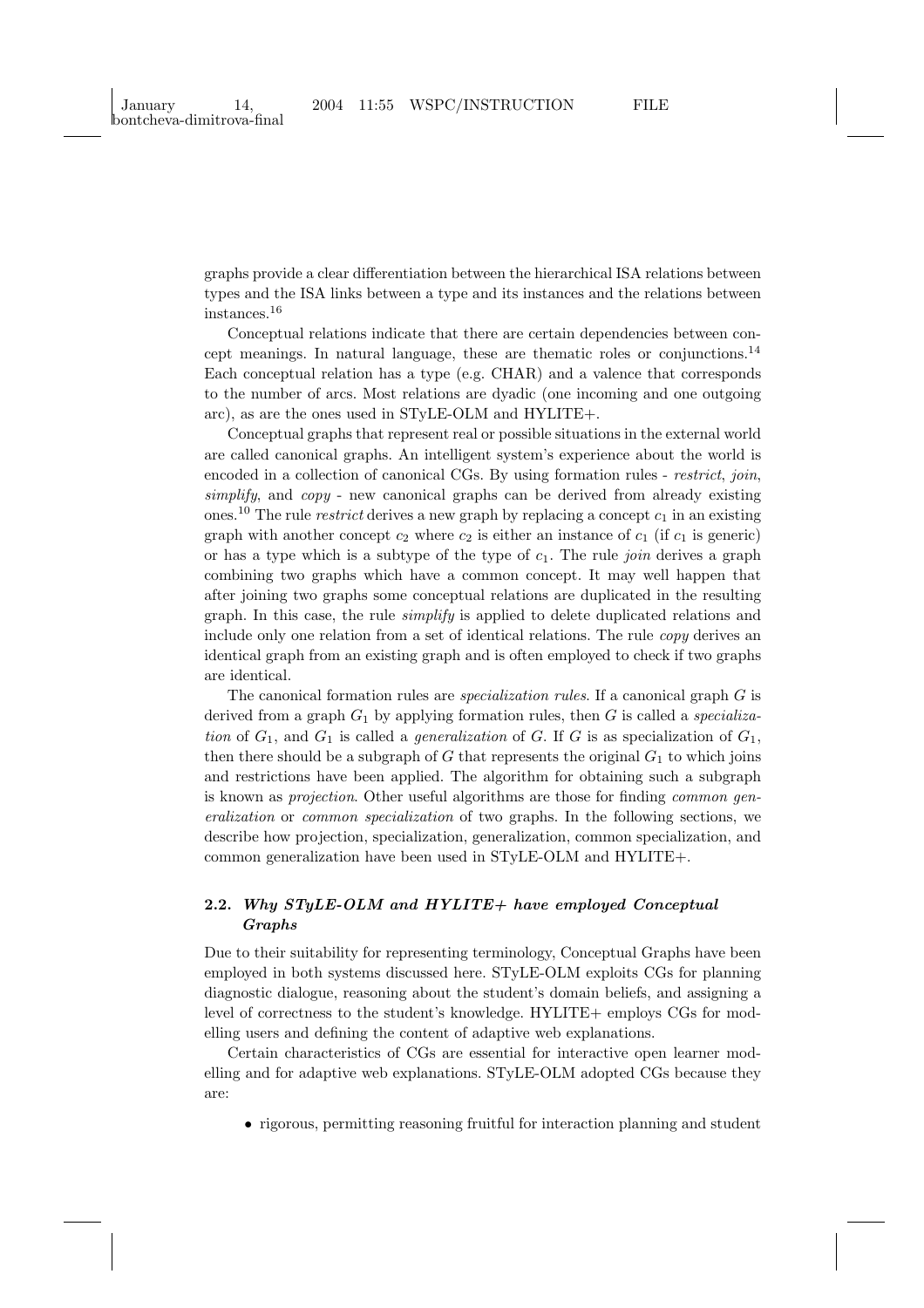diagnosis;

• relatively understandable having a clear graphical form useful for learner model inspection and discussion.

HYLITE+ adopted CGs because they:

- support the representation of knowledge at different levels of granularity through use of nested graphs;
- are easily linked to the lexicon entries.

## 3. Brief description of StyLE-OLM and HYLITE+

# 3.1. STyLE-OLM: interactive learner modelling

STyLE-OLM<sup>17</sup>,<sup>18</sup> is the Open Learner Modelling component in STyLE (Scientific Terminology Learning Environment) developed within the Larflast project,<sup>a</sup> aimed at assisting learners from Bulgaria, Romania and Ukraine in acquiring Finance terminology in English. The users are university students who attend a Financial English course. The role of STyLE-OLM in STyLE is twofold. On the one hand, STyLE-OLM is part the user modelling component in STyLE dealing with the dynamics and the consistency of the learner model. On the other hand, due to its potential to encourage reflection and improve learning,<sup>17</sup> STyLE-OLM is included in the learning activities offered by the instructional planner in STyLE.

STyLE-OLM is a learner modelling tool where a learner model is constructed with the active participation of the learner being allowed to inspect and discuss the content of the model the computer builds of her. The system is based on a framework for interactive open learner modelling<sup>18</sup> and includes:

- a discourse model that manages the interaction between the computer and the user;
- a modal logic mechanism that maintains a jointly constructed user model;
- a graphical communication medium that provides both the computer and the learner with a symmetrical power in maintaining the learner model.

The architecture of STyLE-OLM does not depend on the subject area. Consequently, two instantiations of the system have been developed - in Computing and Finance. The former was used for testing purposes and for the training stage in the evaluative study (see Section 6). The latter was integrated in the STyLE terminology learning environment. The examples below are chosen from the STyLE-OLM instantiation in the Computing domain.

<sup>a</sup>Larflast was an EU funded project (November 1998 - October 2001) that involved the University of Leeds (UK), the University of Sofia (Bulgaria), the Bulgarian Academy of Sciences, UMIST (Manchester, UK), the University of Montpellier (France), the Romanian Academy of Sciences (Romania), the University of Simferopol (Ukraine), and Virtex Ltd. Details about the project can be found at http://www-it.fmi.uni-sofia.bg/larflast/.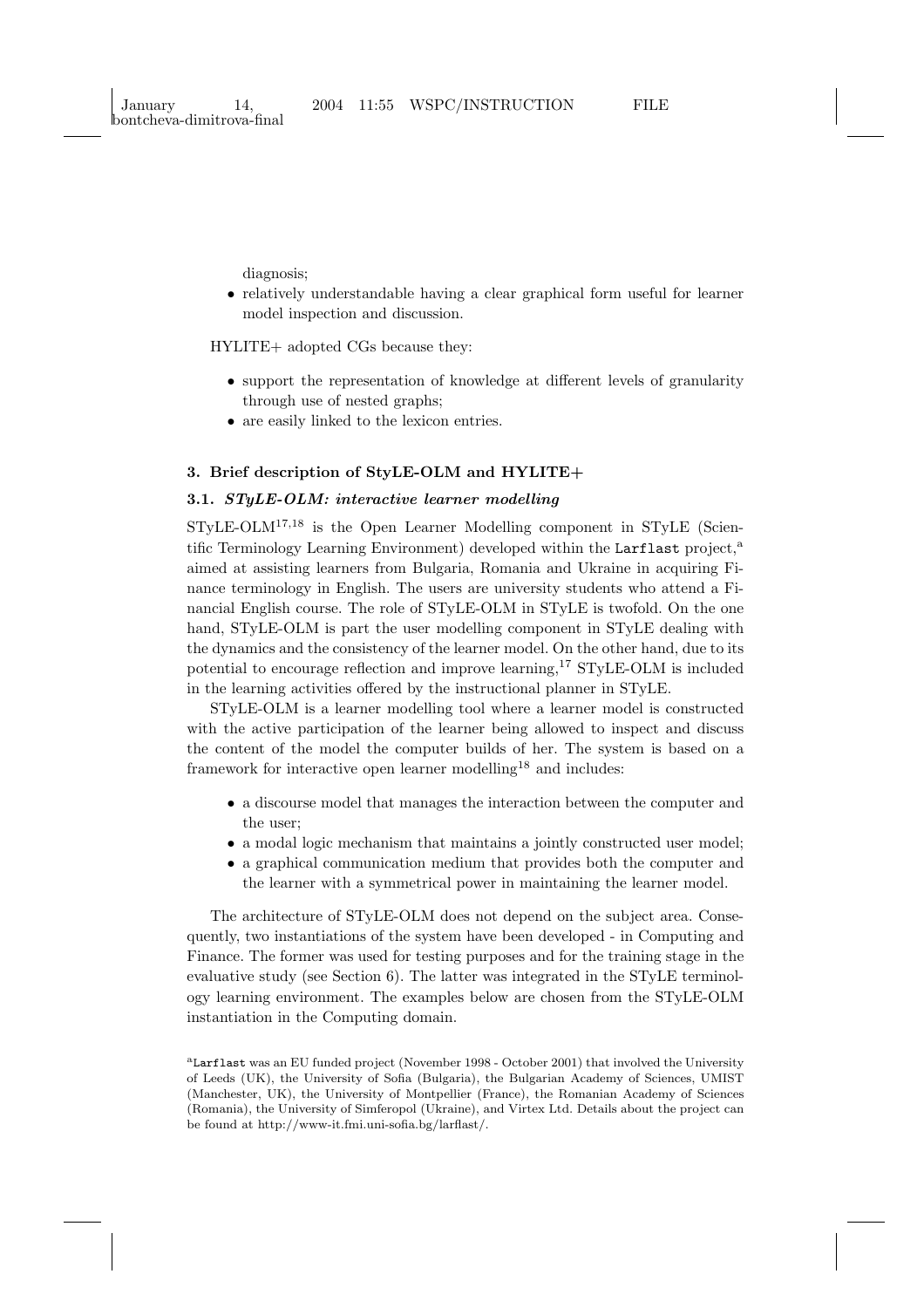

Fig. 1. STyLE-OLM in DISCUSS mode - the system and the learner discuss the learner's domain beliefs. The top screen shows the system asking a question. In order to answer to the system's question, the learner needs to clarify a domain aspect and composes an inquiry, which is presented in the bottom screen.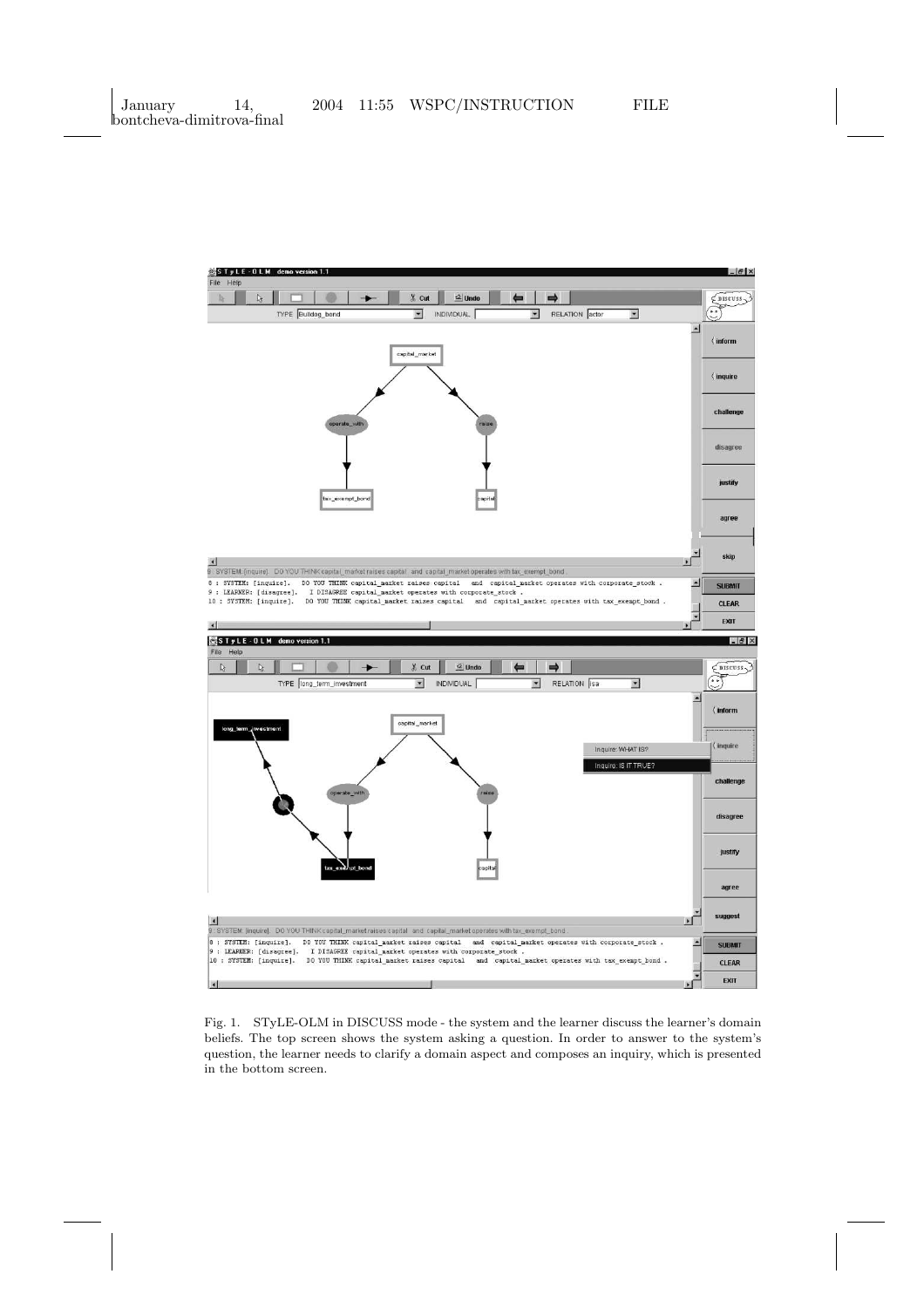The interaction in STyLE-OLM includes two modes: DISCUSS, where the learner discusses aspects of her domain knowledge and influences the content of the LM (see Figure 1), and BROWSE, where the learner inspects the current state of her LM (see Figure 2).

The communication medium employs graphically rendered CGs to present discussed domain propositions (in DISCUSS mode) and beliefs from the learner model (in BROWSE mode). Throughout the discussions, the system makes plausible inferences about what is further believed by the learner on the basis of what is explicitly asserted, and from this a dialogue strategy is determined. The dialogue is guided by general explanations of misconceptions, for example, that an entity may be believed to be a member of a class if it has some features of that class. The inspection of the LM provides learner control over the diagnostic process and can trigger further discussions. A resultant LM that incorporates the views of both the computer and the learner about the learner's knowledge is extracted.



Fig. 2. STyLE-OLM in BROWSE mode - the learner is enabled to browse through the beliefs in the learner model, extracted from the interaction in DISCUSS mode.

# 3.2.  $HYLITE++: adaptive\ web\ explanations$

 $HYLITE+<sup>19,20</sup>$  is a dynamic hypertext system that generates encyclopaedia-style explanations of terms. The approach itself is domain-independent and was tested in two different domains: chemistry and computers. Similar to other dynamic hy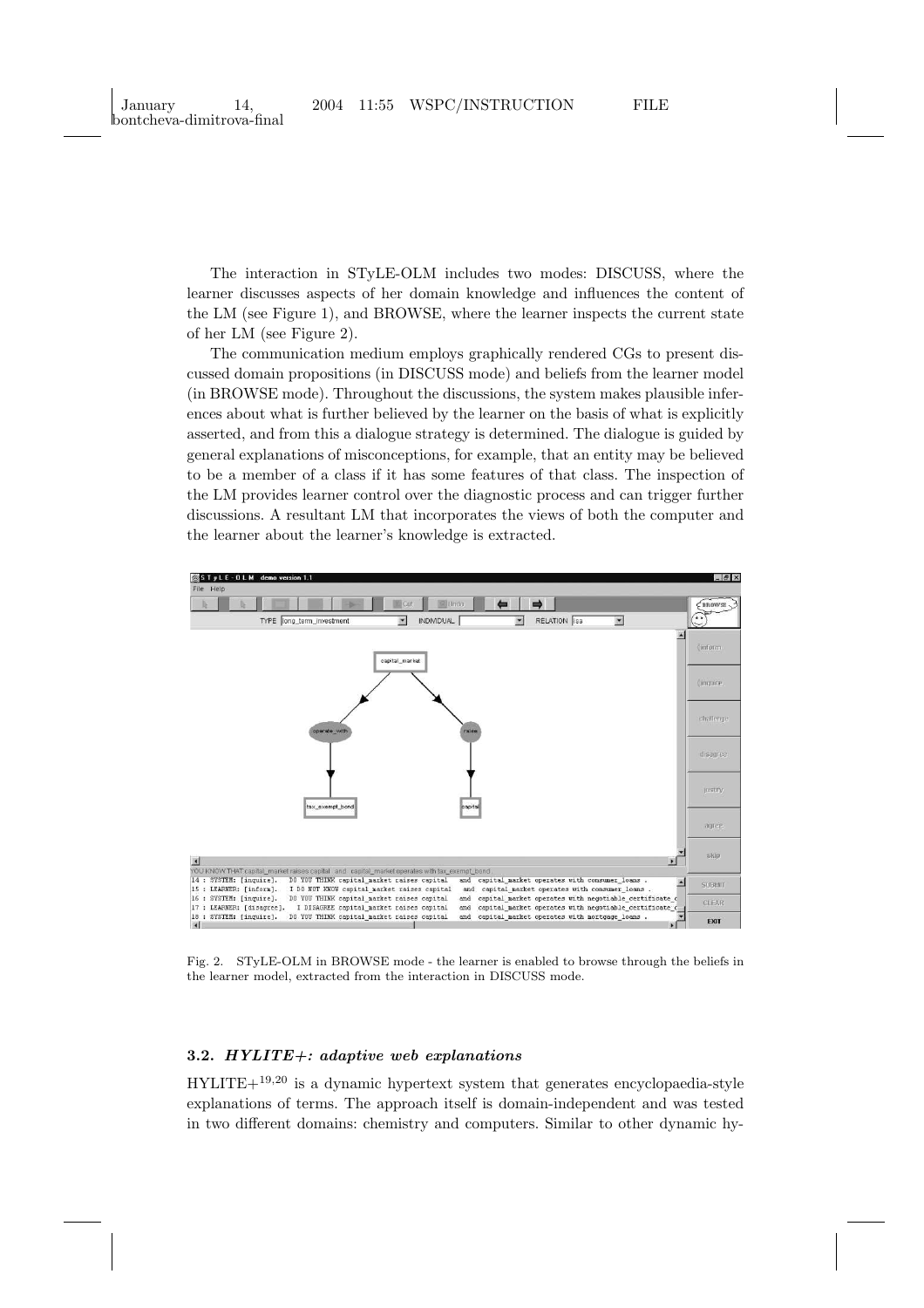pertext systems,  $21,22,23$  HYLITE + uses Natural Language Generation (NLG) techniques to create dynamically the hypertext nodes and links.

The user interacts with the system in an ordinary Web browser (e.g., Netscape, Internet Explorer) by specifying a term she wants to look up. Further information about subtypes, parts, and other related concepts is obtained by following hypertext links or specifying another query.



Fig. 3. The system home page (left) and a generated explanation by the adaptive system (right)

The system consists of several modules organized in two main stages:  $(i)$  content organization, which includes modules that select the semantic content of the text and organize it in a coherent way; and  $(ii)$  surface realization modules that generate sentences from the semantic representation (i.e., the conceptual graphs). $^{24}$  The adaptivity is implemented on the basis of a learner and a discourse models. The learner model is updated dynamically, based on the learner's interaction with the system. When a learner registers with the system for the first time, their model is initialized from a set of stereotypes. The system determines which stereotypes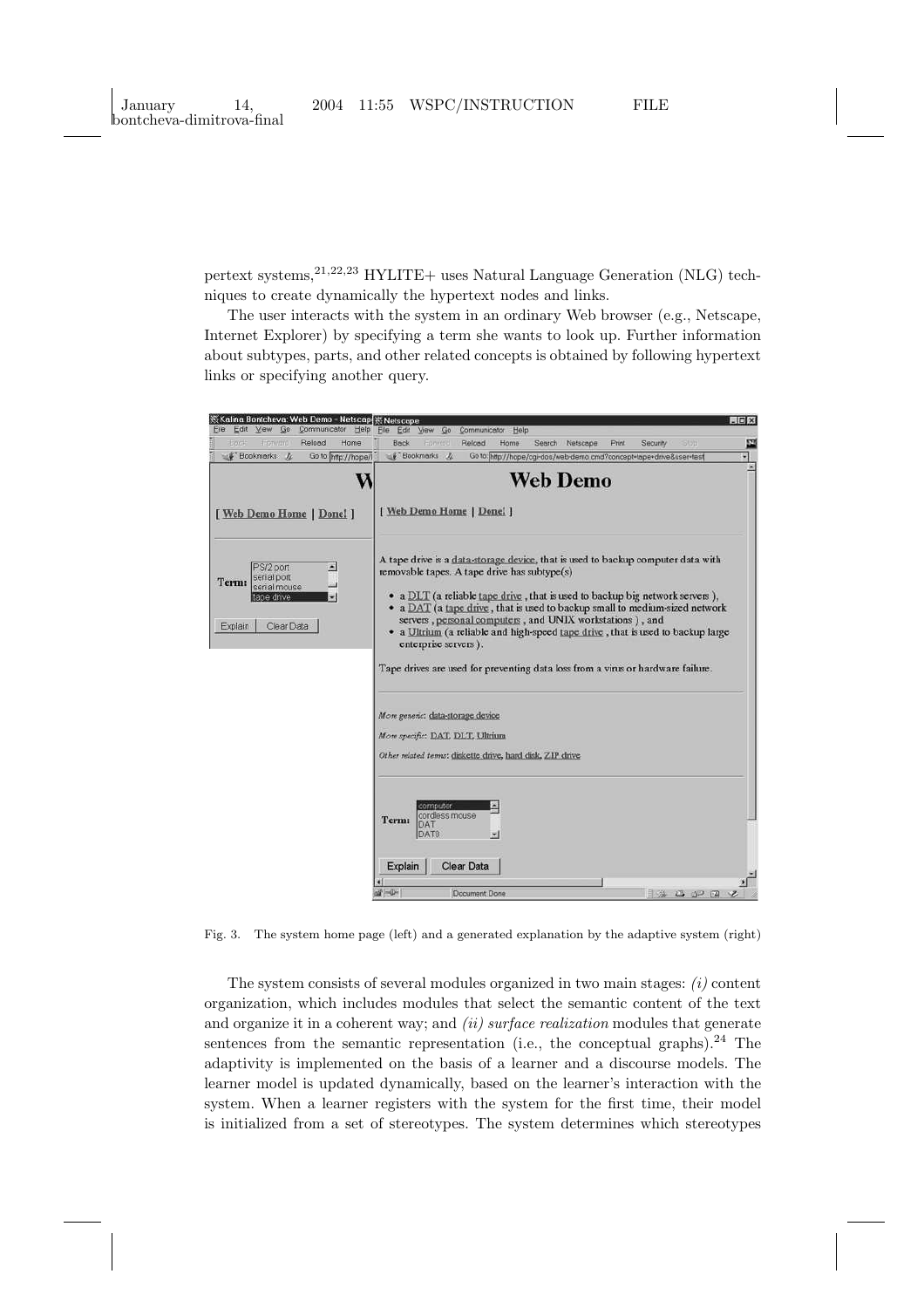apply on the basis of information provided by the learner. If no such information is provided, the system assumes a novice learner.

Unlike previous adaptive NLG systems which have their own, applicationspecific user models, our dynamic hypertext system has re-used a generic agent modelling framework (ViewGen) instead.<sup>20</sup> Apart from avoiding the development costs of a new model, this also enabled a more modular and extendable system architecture. As argued by Brusilovsky,<sup>7</sup> such modularity and re-use are much desired in adaptive hypertext systems and one way of achieving that is by using generic user/learner shells, such as BGP-MS<sup>25</sup> and  $ViewGen^{26}$ .

The learner model is used to determine which concepts are unknown, so clarifying information can be provided if appropriate (e.g., parenthetical definitions for parts/subtypes). An example of a hypertext explanation generated by the adaptive system appears in Figure 3. In this example, the user model did not contain these concepts as known, so all three types of tape drive are explained briefly in parenthesis. More detailed information about each one of them is available by following the hypertext links provided.

The model is also used to detect misconceptions, which might come either from a user stereotype or individual's beliefs (see Section 5).

## 4. Interactive Learner Modelling

## 4.1. The learner model and the ontology

STyLE-OLM imports a domain ontology built with CGs, which includes a taxonomy of concept types and a set of graphs that represent propositions with relations between concept types and individuals. The LM is yielded by an extended overlay method and incorporates:

- beliefs that represent domain propositions, and are open for inspection and discussion with the learner;
- *misconceptions* that provide explanations for the learner's errors at a conceptual level, and are used for dialogue planning.

Beliefs are represented with CGs, and can be correct (student beliefs that are supported by the expert), erroneous (student beliefs that are not supported by the expert), and incomplete (missing beliefs that the expert believes but the learner does not possess them yet). Misconceptions in StyLE-OLM apply to error patterns, such as *misclassification* (a concept has been wrongly assigned to a class) or *misat*tribution (an attribute has been wrongly assigned to a concept). These are defined as bug rules. For instance, misclassification rules can be applied when an erroneous  $isa(i, t)$  is discovered. One type of misclassification rule describes that an individual i has been wrongly considered as a member of a concept type  $t - isa(i, t)$  - because i has features  $[A]$  that are part of the definitional features for t, e.g. Visual Basic [i] is an Object-Oriented Language  $[t]$  because it contains objects [A].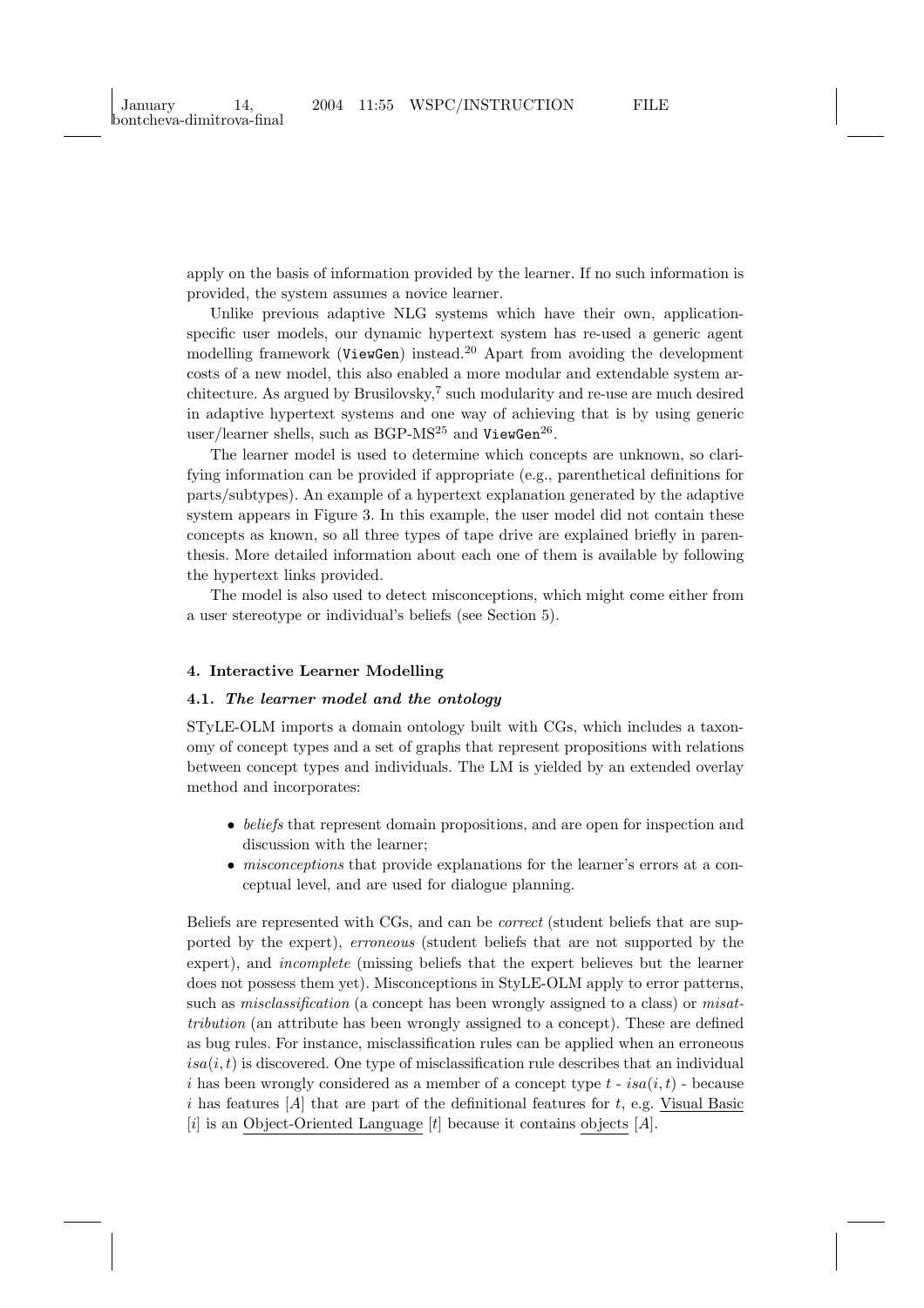Based on the bug rules, CG schemata are defined to determine conditions that STyLE-OLM has to examine in subsequent dialogue in order to confirm a misconception, e.g. the misclassification error above will trigger the CG schema:

> $Error : isa(i, t).$  $Type: Misclassification_1.$  $Conditions\_to\_Check = []$  $G_i = find\_graph(i)$  $G_t = definition(t)$  $A = generalisation\_subst(G_i, i, G_t, t)$  $A_i = restrict(A, \theta, i)$  $A_t = restrict(A, \theta, t)$  $Conditions\_to\_Check = add([A_i, A_t], Conditions\_to\_Check)$ Return : Conditions to Check

This schema will be applied when the learner makes a wrong statement, for example.

L. I think that Visual Basic is an object-oriented language.

Following the schema, STyLE-OLM first searches both the CGs from the domain ontology and the CGs that represent the learner's beliefs for a proposition about  $t$  (object-oriented language). Then, a *generalization* is found which is a common feature of  $t$  and  $i$  (Visual Basic) - they both contain objects. Restricting the generalization to  $i$  and  $t$ , the schema will return that a possible explanation for the learner's erroneous belief may be that

the learner believes that:

'Visual Basic contains objects' and 'Object-oriented languages contain objects'.

In the following dialogue, STyLE-OLM will check these beliefs by asking appropriate questions, i.e. the next move will be:

STyLE-OLM. Do you think that Visual Basic contains objects?

If the learner does not confirm this belief:

L. I don't think so.

the system will search for another misclassification rule to explain the erroneous belief 'Visual Basic is an object-oriented language'. When such a rule is applied, the system discovers that the learner might believe that Visual Basic is an object-oriented language because both it and Visual  $C_{++}$ , which is an object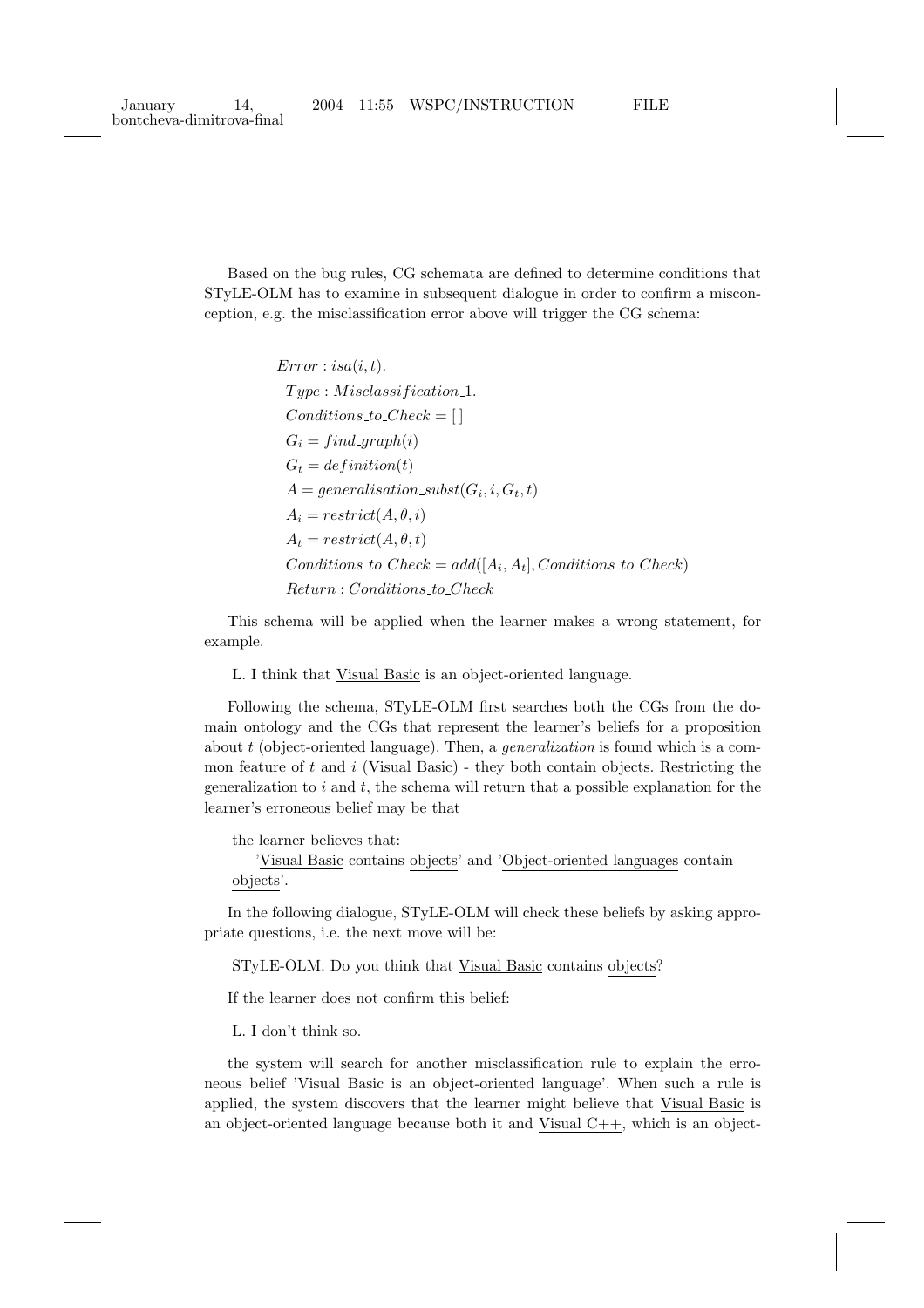oriented language, allow programming in a visual environment. The system will then check the conditions for this misclassification:

 $STyLE-OLM$ . Do you think that Visual  $C++$  is an object-oriented language?

## 4.2. Maintaining diagnostic dialogue

The dialogue in STyLE-OLM is organized as a series of dialogue games, which represent dialogue episodes and follow diagnostic tactics. There are three types of game.

Explain learner errors. The system initiates such games to look for reasons that might have caused a learner's erroneous beliefs. CG schemata based on misconception rules are used for planning dialogue content, as shown above.

Explore domain knowledge. These games aim to gather as much as possible information about the learner's domain beliefs. They are initiated either by the learner when she changes the dialogue focus making a claim or asking a question or by the system when it probes for a learner's beliefs in order to decide how to react to her errors. To plan interaction content, the system extracts from the ontology CGs that contain focus concepts. It generates more CGs by applying specialization rules (replacing concept types with descendants from the hierarchy). For example, following that

isa(Java, Object-oriented language),

the system infers that

'Java contains objects and classes and has characteristics inheritance and encapsulation'.

This proposition will be included in a dialogue game that explores the learner's knowledge of object-oriented languages. Note that the system can either ask a question or make a statement with this proposition depending on the current state of the LM.

Negotiate learner model. These games aim at clarifying agents' positions when discrepancies in their views are discovered. Such games may be initiated by both parties when asking the other side for justifications, e.g. the student may challenge the validity of the computer's beliefs about the student's knowledge, while the computer may ask for clarification when a learner's statement is not confirmed by the domain ontology.

A graph  $G$  constructed by the learner is confirmed if  $G$  is a specialization of a graph from the domain ontology or if  $G$  can be *projected* into a graph from the domain ontology. The example in Figure 4 shows two graphs  $G_3$  and  $G_4$  that are confirmed from the domain ontology because  $G_3$  is a specialization of  $G_1$  and  $G_4$  is a projection of  $G_2$ , where  $G_1$  and  $G_2$  are from the domain ontology. However, the graphs  $G_5$  and  $G_6$  are not confirmed by the domain ontology.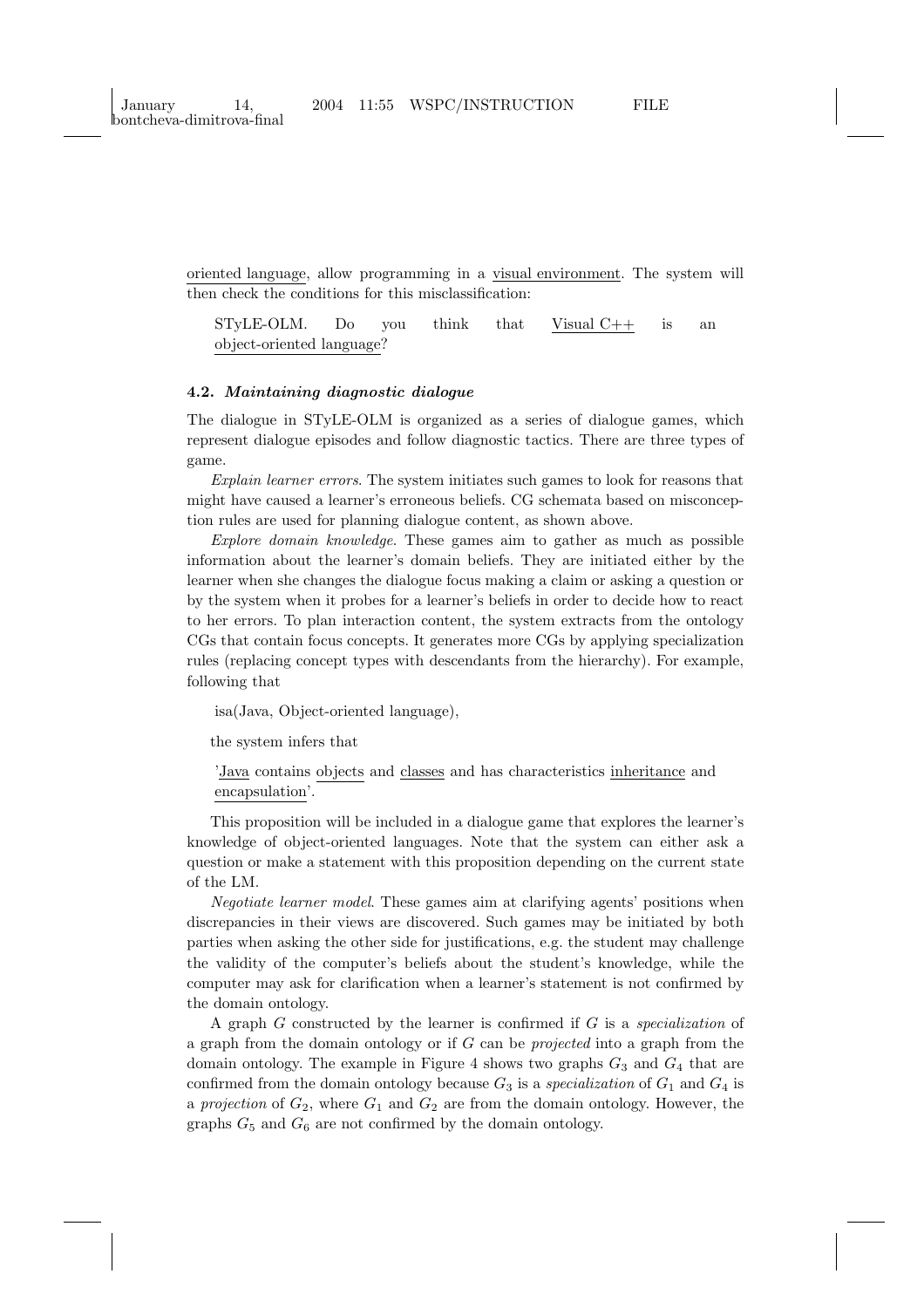```
G: [Object-oriented language] -
                                                                        G_i: [Imperative language: Visual Basic] -
                      \rightarrow (CONT) \rightarrow [Object]
                                                                                                  \rightarrow (ISA) \rightarrow [Visual Language]
                      \rightarrow (CONT) \rightarrow [Class]
                                                                                                  \rightarrow (CONT) \rightarrow [Object]
                      \rightarrow (CHAR) \rightarrow [Encapsulation]
                      \rightarrow (CHAR) \rightarrow [Inheritance]
G: [Object-oriented language: C++] --
                                                                        G.: [Imperative language: Visual Basic] --
                      \rightarrow (CHAR) \rightarrow [Encapsulation]
                                                                                                  \bar{\rightarrow} (CONT) \rightarrow [Object]
                      \rightarrow (CHAR) \rightarrow [Inheritance]
G_1: [Imperative language: Visual Basic] --
                                                                        G_i: [Imperative language: Visual Basic] --
                     \rightarrow (CHAR) \rightarrow [Encapsulation]
                                                                                                   \rightarrow (CONT) \rightarrow [Object]
                                                                                                  \rightarrow (CHAR) \rightarrow [Encapsulation]
```
Fig. 4. Example for CG confirmation in STyLE-OLM

Dialogue coherence in STyLE-OLM is maintained through a focus mechanism. Each dialogue game has a focus space - list of related concepts that can be discussed in the game to assure the dialogue is coherent. Related concepts are defined as either directly linked in the taxonomy through isa links (e.g. object-oriented language, Java,  $C_{++}$ ) or belonging to a common CG (e.g. object-oriented language, inheritance, encapsulation).

The relevance of a learner's utterance to the dialogue game focus is verified by comparing the concepts in her proposition with the game focus space. If there is no intersection, STyLE-OLM concludes that the learner has suggested a change in focus and an explanatory dialogue game is initiated (if appropriate) to discuss domain propositions related to the new focus. When the learner stays on focus STyLE-OLM follows the tactic of the current dialogue game but rearranges the propositions to be discussed, so that the ones that are most relevant to the student's move will be discussed first.

## 4.3. Answering questions

STyLE-OLM enables a learner to ask questions about domain facts. Two question types are catered for:

- what-questions (the user asks for a domain concept with certain properties)
- *is-true-questions* (the user checks the validity of a proposition).

Giving learners opportunities to clarify aspects of the domain promotes concept learning and meta-cognition. For example, when a learner's erroneous claim:

L. I think that C is an object-oriented language.

is challenged by the system: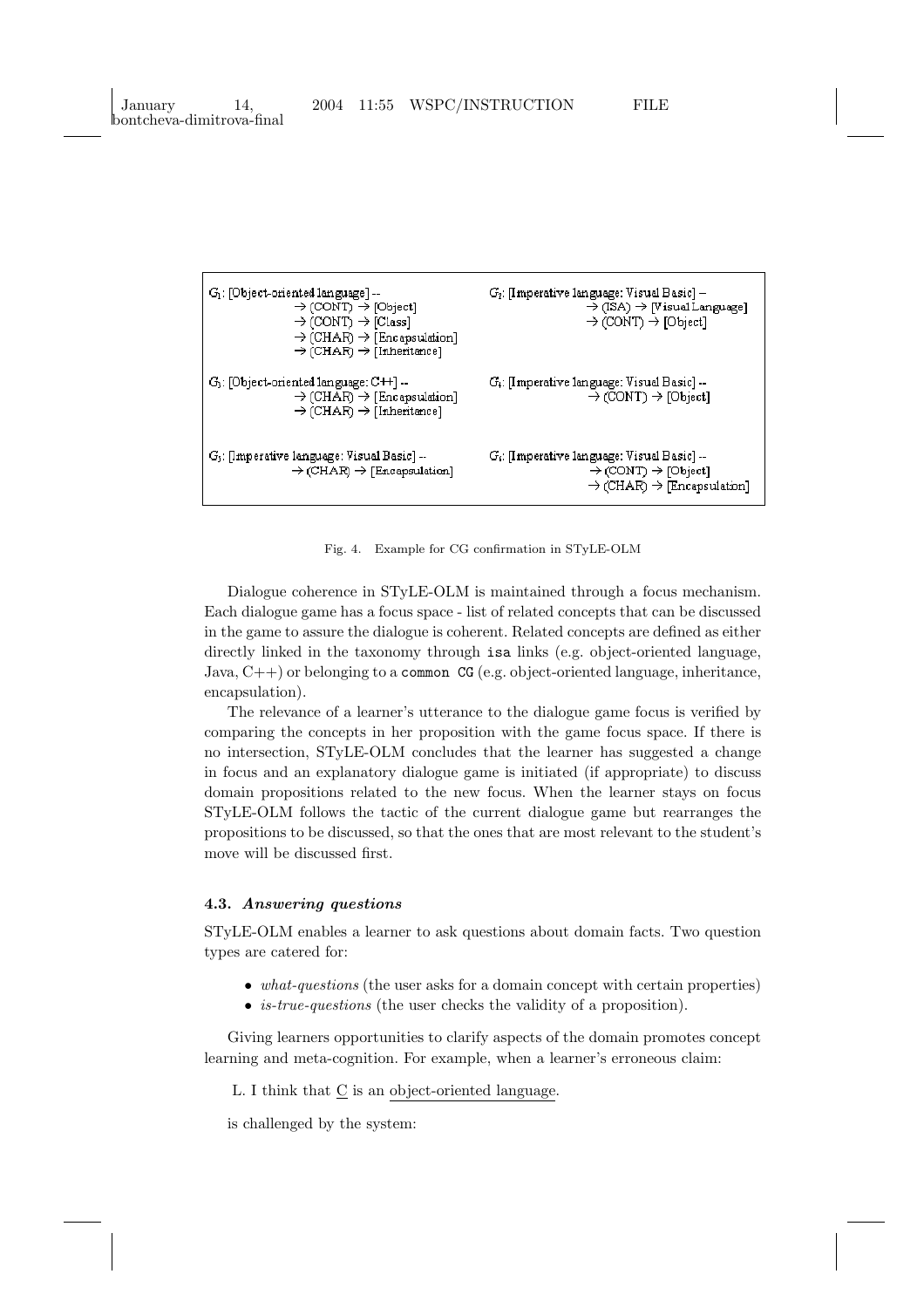STyLE-OLM. Why do you think that C is an object-oriented language?

the validity of the learner's beliefs is questioned. She searches for possible clarifications, such as the definition of the concept type:

L. What are the characteristics of an object-oriented language?

This question is encoded in a CG query form as:

(cg) [OBJECT-ORIENTED LANGUAGE] -> (CHAR) -> [ T:? ]

The answer is a projection of the query upon the graph with the definition of the concept type object-oriented language (graph  $G_1$  above).

STyLE-OLM. Object-oriented languages have characteristics inheritance and encapsulation?

Alternatively, the learner may compose a proposition and check its validity, for example:

L. Is it true that C has objects?

To answer this question StyLE-OLM employs a mechanism for confirming a graph, similar to the one used for focus maintenance, as described above.

### 4.4. Updating the learner model

Throughout the dialogue the beliefs of the system and the learner about the learner's knowledge are accumulated in separate belief stores. When the interaction finishes, the belief stores are combined and a resultant learner model is extracted (by using some modal logic plausible reasoning).<sup>27</sup>

Each belief in the resultant model, represented with a CG, is assigned a degree of correctness:

- *correct* (if confirmed by the domain ontology)
- *erroneous* (if not confirmed by the ontology)
- *incomplete* (the CG is in the ontology but is not believed by the learner).

An evaluative study of STyLE-OLM with postgraduate students at Leeds University (see Section 5) showed the potential of the approach for improving the quality of the learner model and providing the means for reflection.<sup>17</sup> Some participants in the study stressed the need of computer explanations of domain terms generated in a natural language and tailored to the learners' knowledge. This vital component of intelligent tutoring systems that aid learning technical terminology is illustrated in HYLITE+.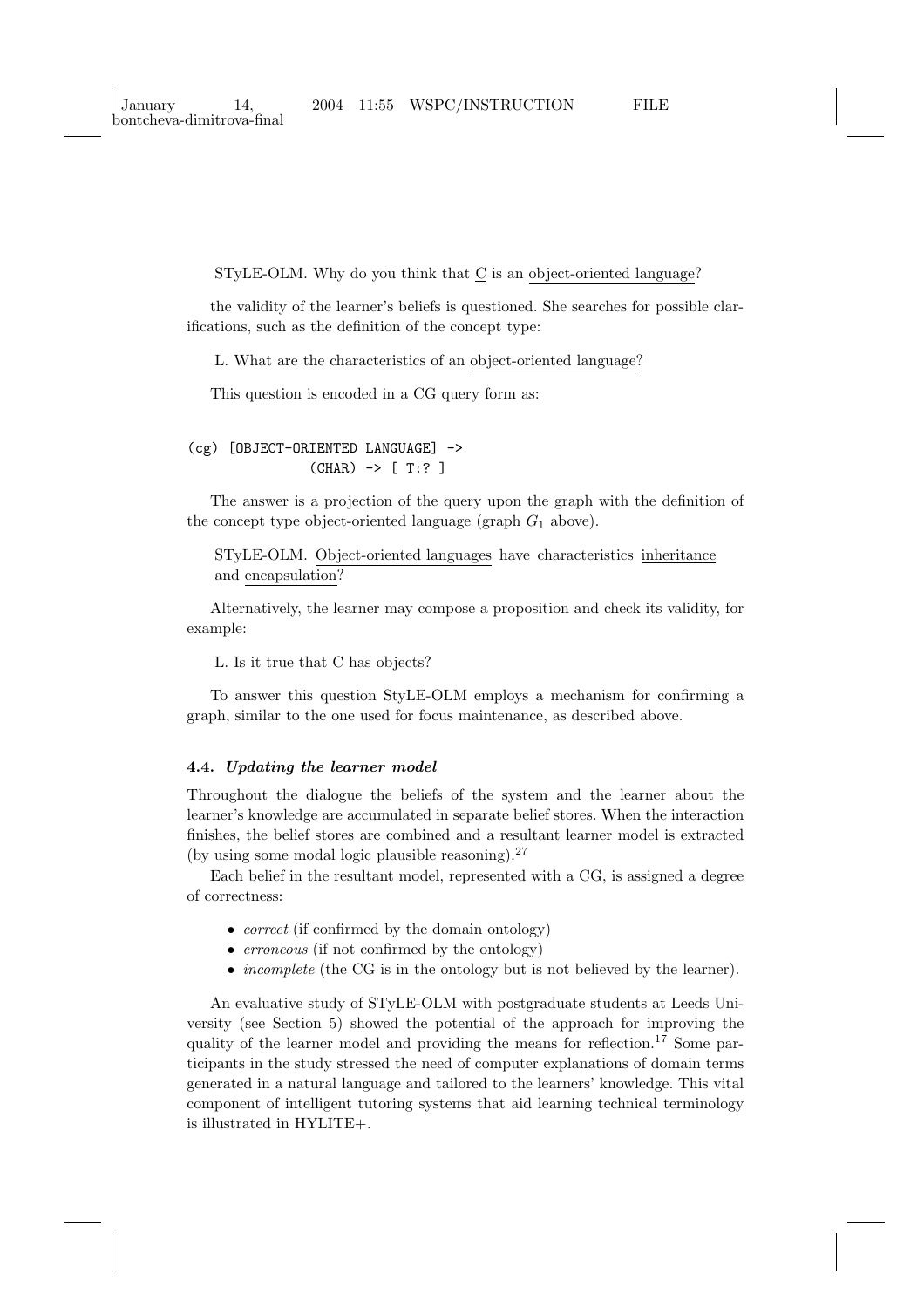#### 5. Generating adaptive Web explanations

#### 5.1. The learner model and the ontology

The learner model and the ontology are the basis of the generated adaptive hypertext explanations. HYLITE+ uses the ViewGen user modelling framework<sup>26</sup> to access and update the user beliefs as the interaction progresses. The propositions believed by each user are encoded as CGs and the CG reasoning mechanisms are used to detect whether or not the learner already holds a given belief.

ViewGen distinguishes the beliefs of each learner by putting them in separate environments, including one for the system itself which contains the domain ontology. The motivation for holding the domain facts as system beliefs, instead of being outside the learner modelling component, is that the system can treat them in the same manner and also deal with incomplete system beliefs.

The separation between system and user belief environments also enables the modelling of discrepancies between propositions believed by the system and those believed by the learner, i.e., support for erroneous and incomplete beliefs as in STyLE-OLM. One example of such discrepancies is taxonomical knowledge, where the system has detailed domain taxonomy while the learner has only partial and/or incorrect representation. Such discrepancies might come from common misconceptions encoded as stereotypes (e.g., common mistake about photographic emulsion) or be specific to the given learner, in which case they are stored exclusively in her belief space. Misconceptions from stereotypes are ascribed dynamically to all learners who conform to that stereotype.

In this way, differences between the domain ontologies of different agents are easily encoded. ViewGen's operations take such differences into account and can reason correctly about the learner's beliefs when these are affected by different ontologies. For example, when determining the beliefs of a chemistry expert about photo emulsion, ViewGen also considers propositions inherited from gels and sols. However, by default for laymen, ViewGen takes into account the default stereotype and includes beliefs inherited from emulsion instead.

## 5.2. Generating the explanations

When the user requests information about a topic (e.g., emulsion),  $HYLITE+$  needs to select a set of relevant propositions, from which the generation algorithms produces the hypertext page in the following manner:

- Obtain relevant propositions from the domain ontology given the user's question about a concept.
- Determine which CG propositions are known already by the learner (see below) and mark them as such. In case of contradictory beliefs between system and learner, both system and learner beliefs are added to the propositions to be conveyed, e.g.  $bel(user, is a(photo_emulsion, emulsion))$  and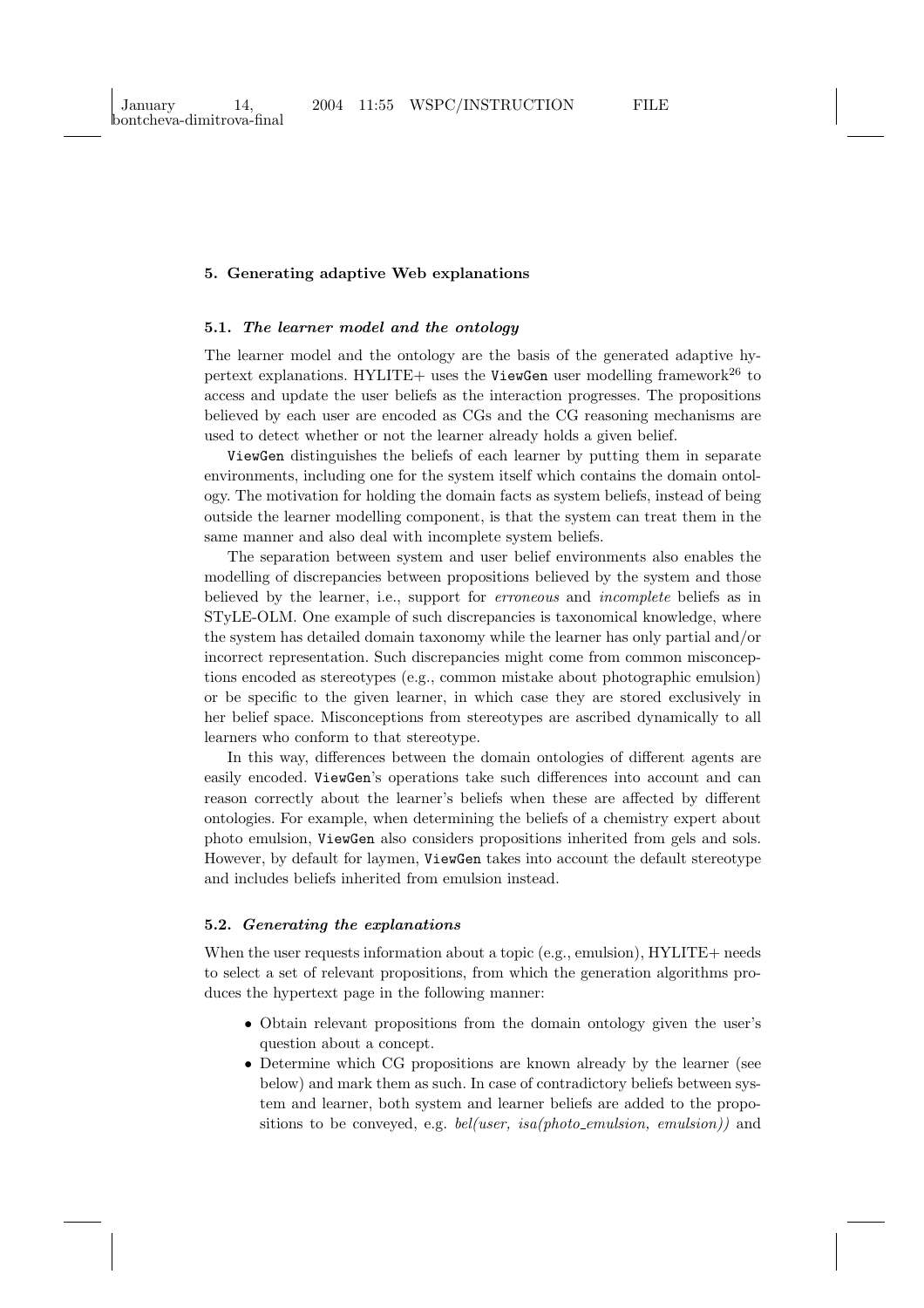- $bel(system, is a (photo-emulsion, gel)).$
- Inspect each proposition for unknown related concepts and mark them as such.

Unknown concepts in definitions, as well as unknown properties, parts, and super-/sub-concepts, trigger the inclusion of additional information (usually their definition), e.g.:

A personal computer is a type of microcomputer<sup>b</sup> (a small computer that uses a microprocessor as its central processing unit).

The learner model is also used to detect partially known facts (equivalent to incomplete beliefs in STyLE-OLM) which are then verbalized by the generator using contextual phrases such as besides and as well as. For example, if the learner has already seen an explanation of the concept TAPE DRIVE and follows the link to STORAGE DEVICE, then the description of the types of storage devices is generated using such a phrase:

As well as tape drives, other types of data-storage devices are ...

Incorrect beliefs, detected in the learner model, are explained by providing them in parallel with the correct fact. In the photographic emulsion example shown above, the system generates the following sentence as part of the explanation<sup>c</sup>:

A common error is to believe that photographic emulsion is emulsion, whereas, in fact, it is a gel.

## 5.3. Consulting the learner model during generation

Given the set of relevant propositions selected for generation, the generator first establishes whether any of them are already believed by the learner. ViewGen is queried about each proposition and all already believed CGs are annotated as such. After all believed CGs are identified, the system also checks for any partially known propositions. This is necessary because the generator frequently uses the CG projection operation to present only part of a given conceptual graph (to make the explanation shorter). For example, one of the graphs extracted for an explanation of the DISPERSION concept is:<sup>d</sup>

(cg2) [DISPERSION]<- (CHAR) <- [WASTE\_WATER]. :fs(derived\_from: cg1)

<sup>b</sup>The underlined words are hypertext links to a Web page providing their definitions and other information. These pages are generated only if requested.

 ${}^{\text{c}}$ The "a common error is..." expression is used to convey the uncertainty of this assumption which has been made on the basis of a stereotype. The generator can also deal with incorrect beliefs of individual users.

<sup>d</sup>fs() is used to encode features which can be associated with concepts, relations and graphs. In this example the feature specifies which graph was used in the derivation of the graph it is associated with.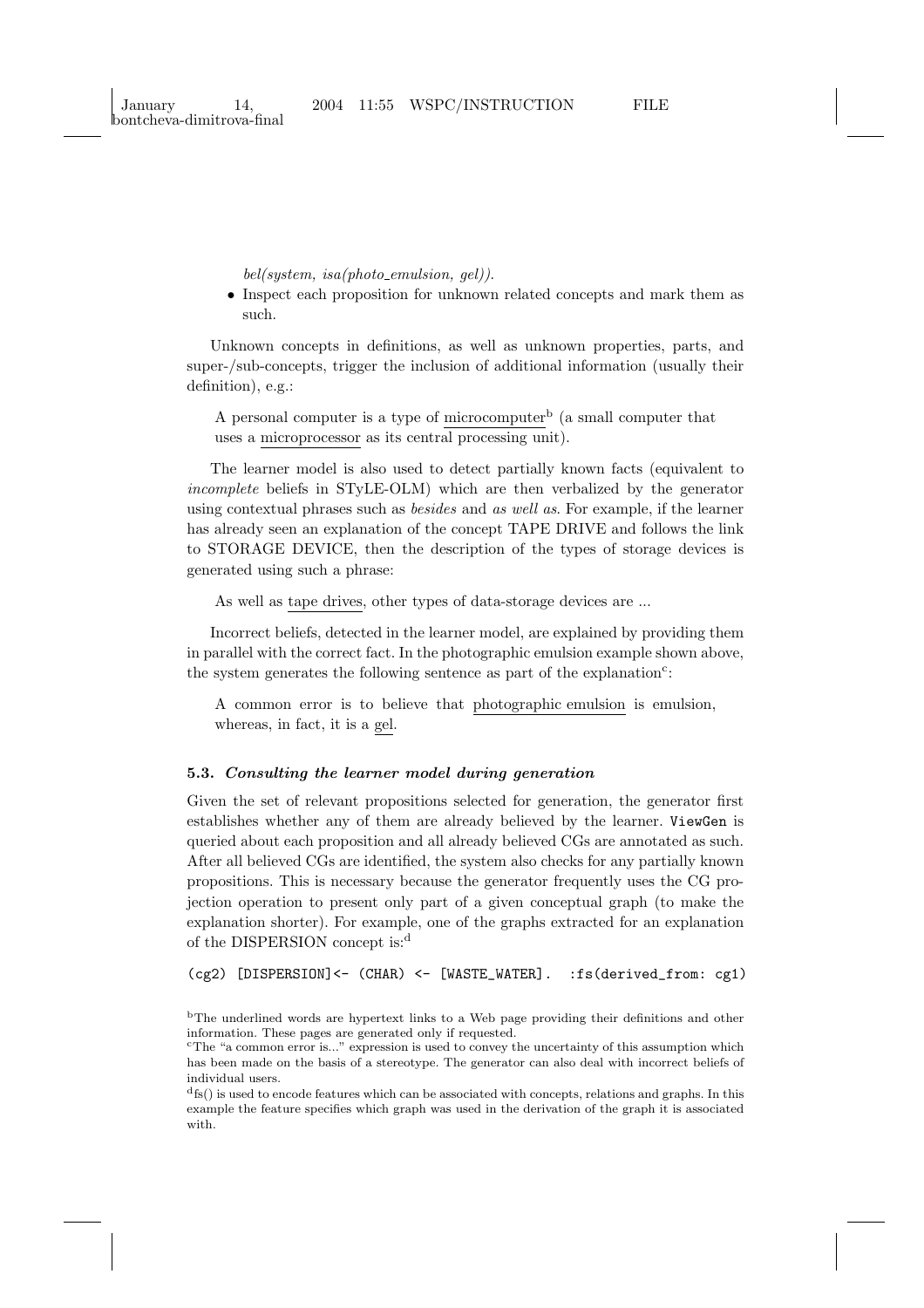This is in fact a subgraph of the following:

```
(cg1) [WASTE_WATER] -
      (CHAR) -> [CONCENTRATION]
      (CHAR) -> [RESISTANCE]
      (CHAR) -> [DISPERSION].
```
Therefore, if the learner asks later about WASTE WATER, the generator extracts the whole graph cg1. Naturally ViewGen then returns that this fact is not already believed by the learner since the learner belief environment only contains graph cg2.

Such partially known facts are identified by the generator in the following way:

- Obtain from ViewGen all propositions already believed by the learner.
- Check every obtained graph for a derived from feature. If found, check whether the graph from which it was derived is among the graphs selected for explanation. Then annotate each such parent graph (e.g., cg1) as partially known (see example below).
- Use subsumption to determine whether some of the graphs returned as already believed by the learner subsume parts of a graph selected for explanation. If so, annotate the appropriate part as already known and the whole graph as partially known.

In our example, at this step graph cg2 will be identified as already believed by the learner and also derived from cg1. So cg1 is annotated as partially known and the relevant parts of it are annotated as already believed<sup>e</sup>. The result is:

#### [WASTE\_WATER] -

```
(CHAR) -> [CONCENTRATION}]
(CHAR) -> [RESISTANCE]
(CHAR):fs(um_state: known) ->[DISPERSION].
       : fs(um_state: partially_known)
```
In other words, a new feature um state is added to the whole graph and also all relations which also occur in the already explained graph. This information is then used by the generator to choose a phrasing which conveys that dispersion has been mentioned earlier and makes the generated hypertext more coherent. Finally, ViewGen is also consulted about concepts that appear in the selected graphs. If no learner beliefs can be obtained about these concepts, then the generator annotates them with a (um state: unknown) feature, which is used to determine what additional information needs to be provided for this concept, e.g., its definition in parenthesis.<sup>24</sup>

<sup>e</sup>These added features do not alter the conceptual graph in any way and can be ignored by other applications which want to use the CGs for other purposes. Also the features are removed by the application as soon as the text is generated. In this way the graph can be annotated differently in later explanations if the user beliefs have changed.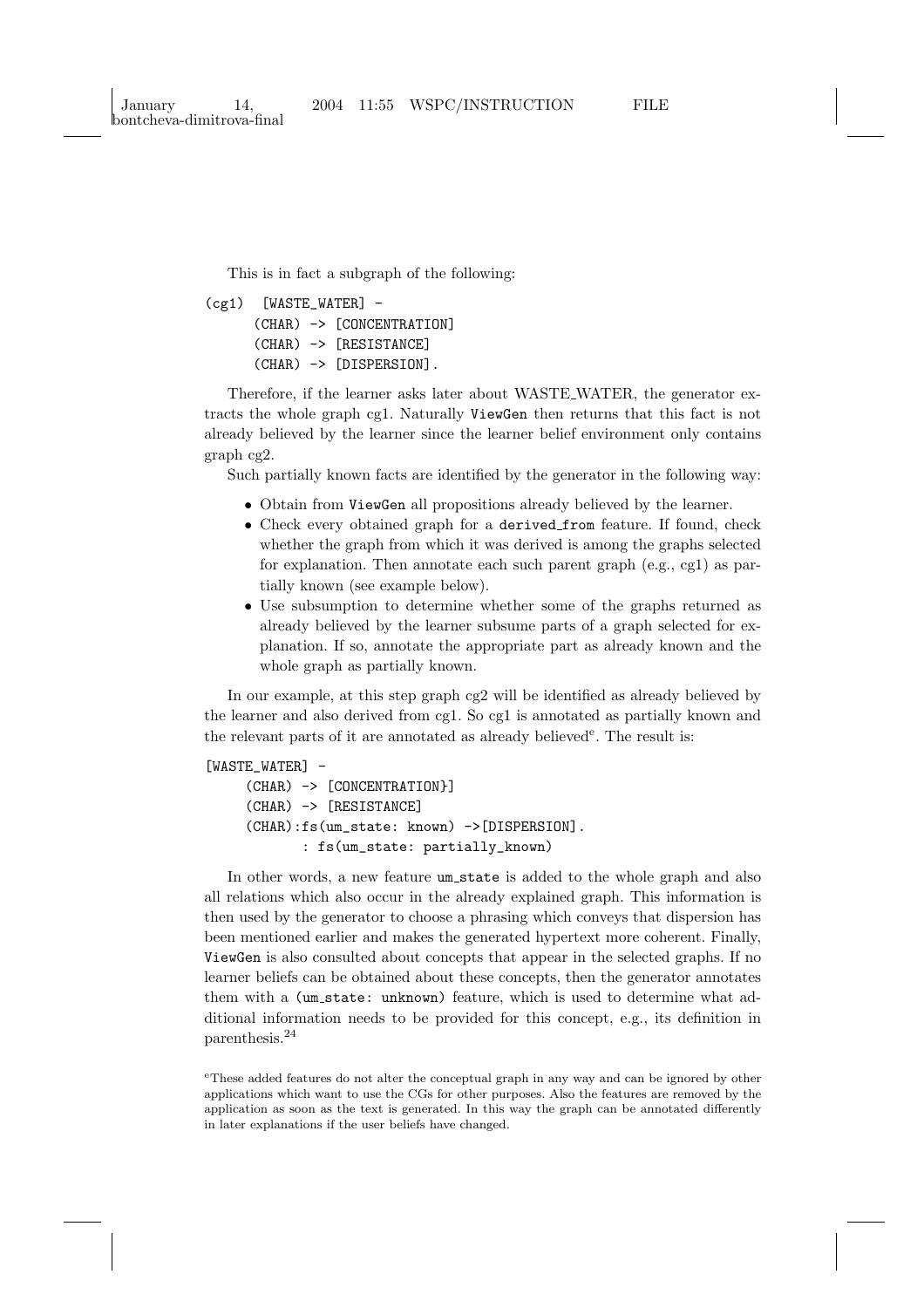#### 6. Evaluation

Empirical evaluations of the two systems have been conducted to estimate pitfalls and outline potentials of the frameworks so that they can be employed in intelligent learning environments. In general, the focus of this paper is on CGs and their appropriateness. Due to space limitations many details about the methodologies and results, unrelated to CGs, are omitted. Full descriptions of the evaluations of the two systems are available elsewhere.<sup>17,19</sup>

Adaptive systems are typically evaluated following a modular approach, i.e. components are assessed separately in several stages before the impact of the integrated system is measured as a whole.<sup>28</sup> There are two phases in the evaluation of intelligent tutoring systems - formative and summative evaluation.<sup>29</sup> The former focuses on the system performance, while the latter assesses the usefulness of the overall approach, which is typically stated in the system objectives. Summative evaluation is appropriate once the main development is completed and a fully fledged tutoring system exists. In order to thoroughly assess the educational impact of STyLE-OLM and HYLITE+, both systems need to be integrated within a learning environment. Nonetheless, even at this component stage we have been able to investigate some issues of the computational and educational benefits of our approaches.

The evaluative studies of STyLE-OLM and HYLITE+ addressed formative evaluation and verified the functionality of the main system components. In addition, some aspects of summative evaluation have been addressed to assess whether STyLE-OLM and HYLITE+ meet their objectives. Specifically, the STyLE-OLM evaluation focused on the quality of the obtained learner model, which is a critical factor to assess the effectiveness of a student modelling tool,<sup>29</sup> and the means provided for meta-cognitive activities, promoted by open learner modelling.<sup>30</sup> The HYLITE+ evaluation focused both on the quality of the generated text and on the effectiveness of adaptation. The latter is the key factor which is typically quantified by measuring human performance on a set of tasks, given different versions of the system.<sup>31</sup>,<sup>32</sup>

## 6.1. The evaluation of STyLE-OLM

An evaluative study was conducted primarily to examine the behavior of STyLE-OLM, specifically the use of the communication medium, the dialogue management, and the learner model maintenance. The study also allowed us to examine the benefits of the system in terms of improving the quality of the learner model and providing means for reflective learning. The study was done in the Finance domain and was part of the evaluation of the overall STyLE environment, developed within the Larflast project. The domain ontology imported in STyLE-OLM included a type hierarchy with ninety six concept types, and twenty five CGs. The ontology was developed by the Bulgarian team and used in the Larflast project.<sup>8</sup>

The study involved nine postgraduate students at the Computer Based Learning Unit, Leeds University. Most participants were novices in Finance, only one of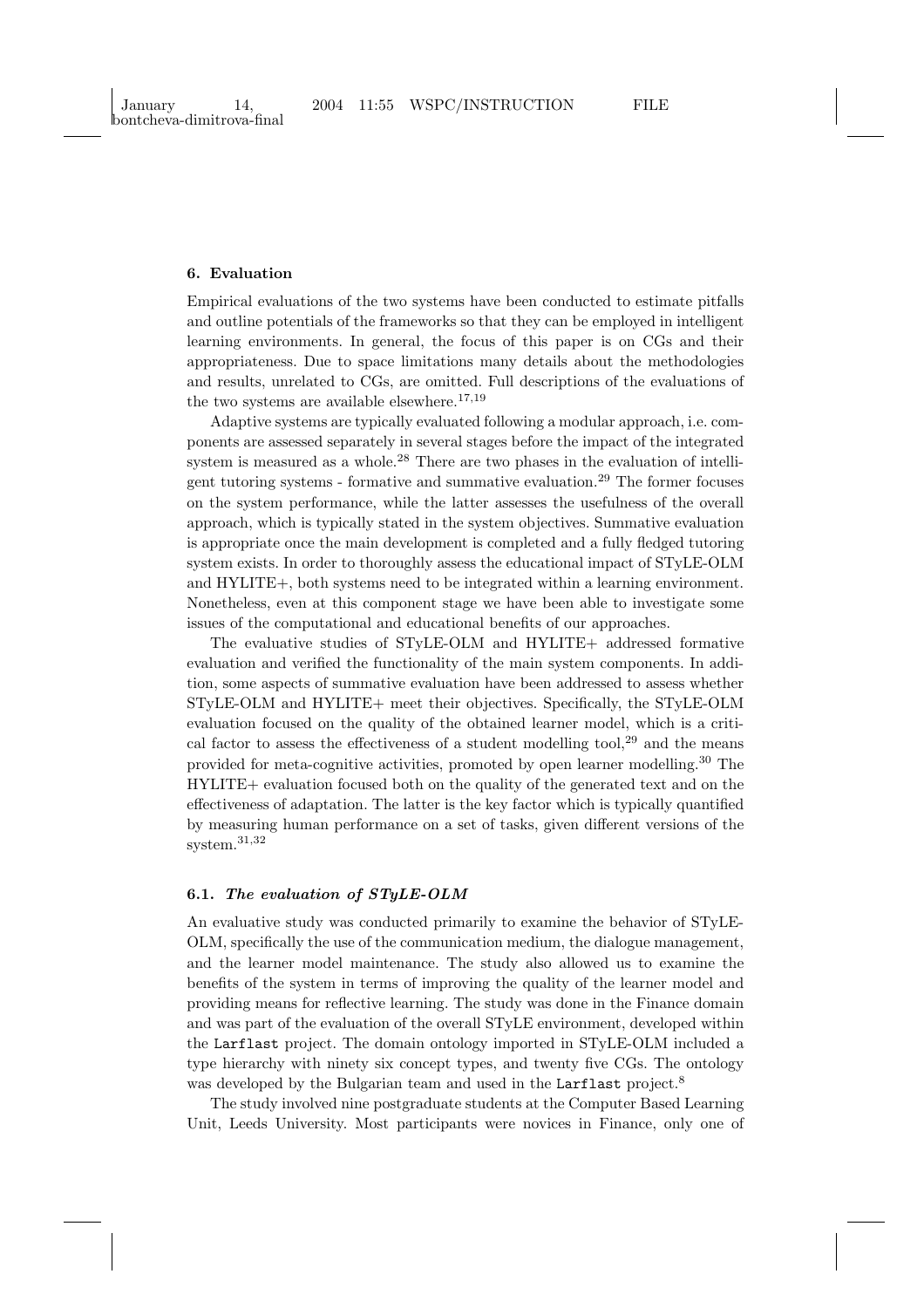them appeared to have a substantial understanding of the domain from his past experience. All participants participated on a voluntary basis. In addition, an expert - a teacher in the Finance domain - helped with the evaluation of the dialogue maintenance and the validation of the learner models.

Each learner attended an individual session. A week before the session, each learner was given an introductory text from the topic Financial markets to familiarize with. Prior to their sessions, the learners were asked to answer several drill questions about the terms they studied. This took about twenty minutes. The learners' performance was assessed and initial user models obtained (by hand). The interactions with STyLE-OLM were initiated using these models. Training with the communication medium was provided which was generally half an hour and allowed the students to interact with the instantiation of STyLE-OLM in the Computing domain.

In an experimental session with STyLE-OLM, ran in the Finance domain, the participants were asked to help the computer system to obtain a better model of their domain conceptualizations, which would facilitate adaptability in pedagogical situations like generating explanations, providing feedback, selecting instructional materials. The learners were encouraged to inspect their learner models, discuss their domain knowledge, and influence the content of the learner model. On average, these interactions lasted about half an hour and were terminated by the learners. The sessions with STyLE-OLM were observed and monitored by the experimenter. Log files were recorded to examine the system's behavior.

At the end of each session, the participants were given a questionnaire, with the dialogue transcripts and the resultant learner models enclosed, to elicit their subjective view about the system's performance. Some learners were briefly interviewed to explore interesting issues arising in the interactions. A questionnaire with enclosed dialogue transcripts, initial and obtained learner models from STyLE-OLM sessions was given to a teacher who was experienced in teaching Financial English to non-English students (all participants but one in the study were non-native speakers). The teacher analyzed the suitability of the dialogues generated by STyLE-OLM as well as a possible learning effect.

The evaluative study showed that the sessions with STyLE-OLM led to a better quality learner models. It was found that the resultant student models:

- contained more learners' beliefs, due to the fact that learners were actively engaged in the construction of the student model, which resulted in the expansion of the model.
- included less invalid beliefs, since the model was constantly validated by the users.
- removed inconsistencies in the learner model because when such inconsistencies were discovered STyLE-OLM initiated a clarification dialogue that enabled inconsistent information to be removed and more facts related to the uncertain aspects of the student's knowledge added.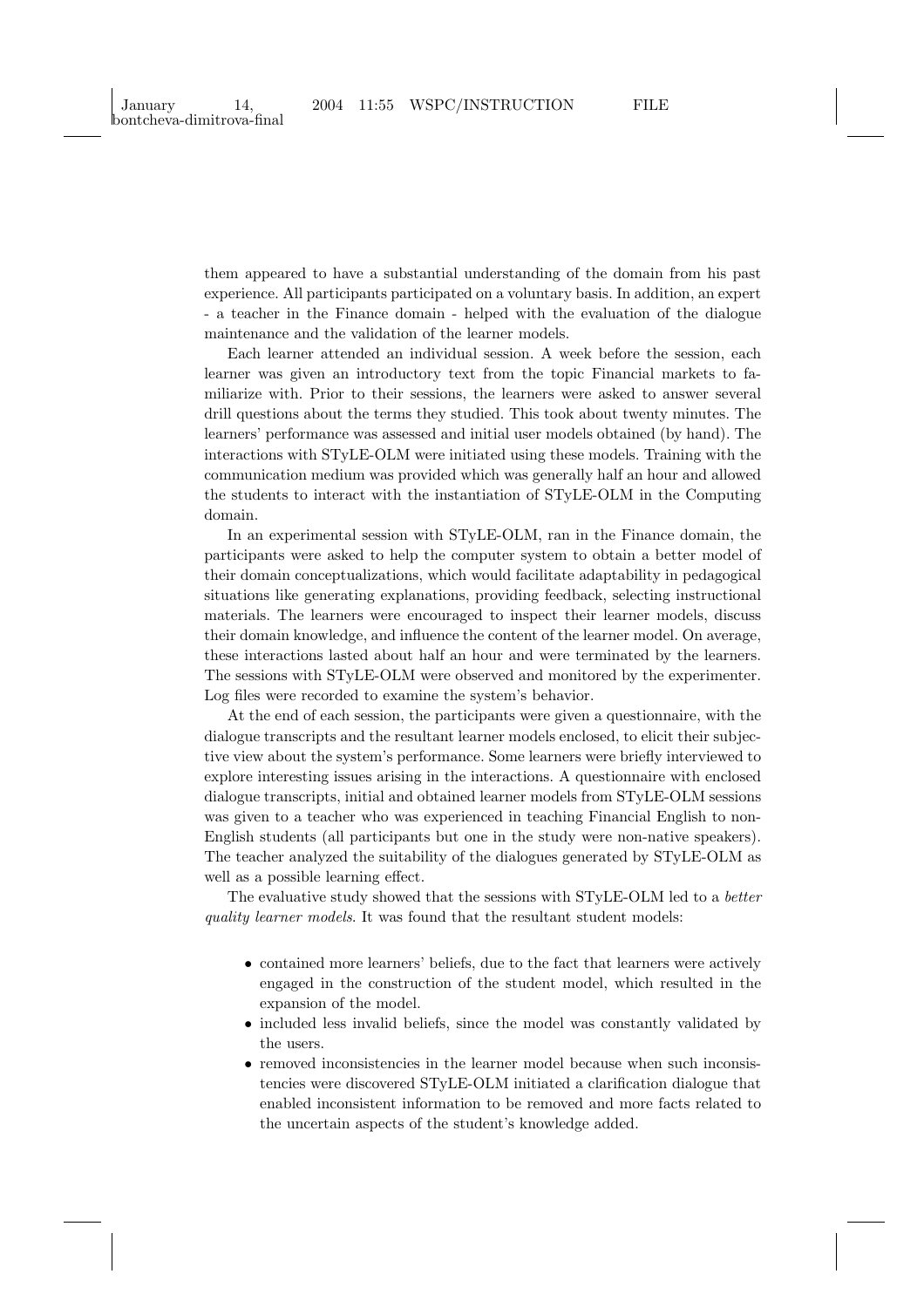• contained some explanations of learners' misconceptions, which refer to student reasoners included in advanced student model.<sup>33</sup>

The above show that STyLE-OLM deals with the dynamics of the user model, a problem common for most traditional user modelling methods.

In general, the CG mechanisms used to maintain the student model (which are described in Section 4) were appropriate. However, at times the resultant student models contained conceptually conflicting domain facts somehow hidden and not captured by the CG inference engine employed. For instance, the STyLE-OLM inference mechanism did not recognize that two graphs represented facts that were paraphrases of one another. The following extract illustrates such contradictions.<sup>f</sup>

Teacher-expert: I do not understand how the learner does not know 212 and 213, and yet knows 211 which is a paraphrase of 212 and 213. Actually, 211 combines the statements made in 212 and 213. Please look at that in the initial learner model.

In order to capture different perspectives in propositions presented with CGs, more advanced CGs reasoning is needed. There are some recent attempts to tackle this problem<sup>34</sup> but they assume that the graphs are constructed by experts (i.e. they are correct) while in tutoring systems some graphs constructed by the student may indeed be erroneous.

Throughout the study a number of explanatory dialogue games aimed at discovering possible learners' misconceptions were initiated following the CG schemas presented in Section 4, while only a few misconceptions were actually registered in the resultant learner models. The analysis of the interactions revealed that the learners frequently discovered their errors and made claims to change the student model. As a result, registered potential misconceptions were not confirmed, i.e. not included in the resultant model. We also discovered that learner's misconceptions were not confirmed because learners changed the flow of the dialogue by initiating new conversational topics. We consider, however, that enabling the learners to take the initiative in maintaining the interaction is an important feature that promotes engagement in reflective activities (see below).

Opening the learner model in STyLE-OLM helped to overcome some deficiencies in dialogue management - at every time the learners could look at their models and initiate dialogue to correct beliefs that were assigned wrongly. The users found the dialogue moves useful and did not experience major problems to participate in the interactions. The interactions with STyLE-OLM were classified by most of the users as coherent discussions about their domain knowledge. The focus main-

 $f$ Numbers here indicate IDs of conceptual graphs as follows: 211 - 'Primary market operates with (trades with) new issues of security and supports new investments', 212- 'Primary market is the process by which a corporate stock is issued for the first time', 213- 'Primary market supports new investment through selling newly issued stocks'.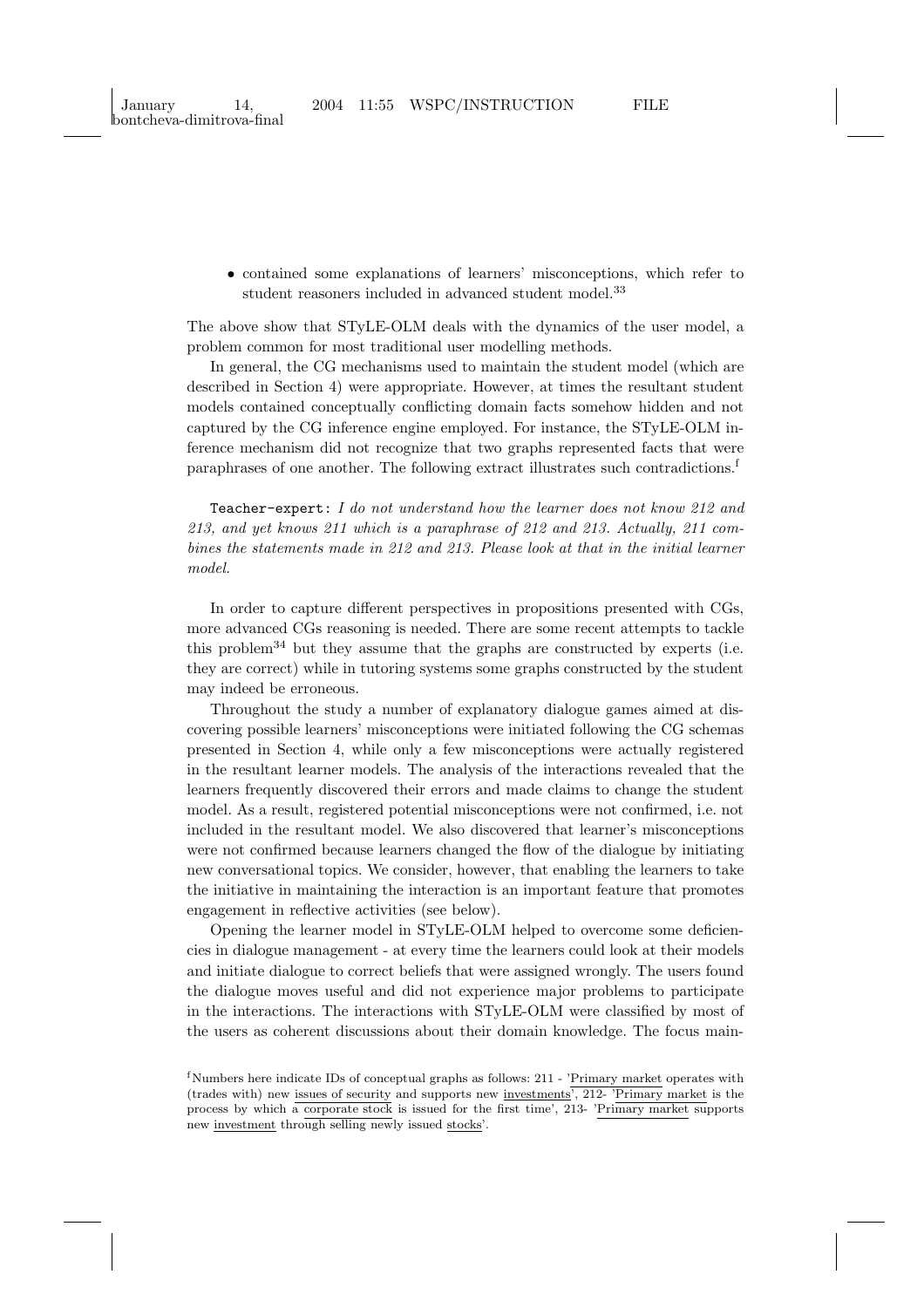tenance (based on CG inference) was relatively robust and allowed discussing connected terms. The analysis of the dialogues showed that the scope of articulated domain propositions was extended in a coherent manner so that learners could build a consistent picture connecting related domain facts. It was also found that the students were provided with various alternatives to explore relevant domain facts. The learners were referred to term definitions, situations with domain terms, hierarchical relations, and exemplars of generic terms. However, in some cases the interactions were slightly boring because the system generated specializations of the same graph exploring predominantly exemplars of generic terms or hierarchical relationships due to the limited number of conceptual graphs in the knowledge base. This problem points at the importance of dealing with incomplete domain expertise, mentioned later in the discussion in Sections 7 and 8.

The analysis of the interactions with STyLE-OLM showed that the learners were engaged in *activities that promote reflective thinking*.<sup>17</sup> The process that the learners went through when interacting with STyLE-OLM was recorded in interaction transcripts that combined the dialogue history and the experimenter's observations. These were analyzed to identify reflective engagement based on Educational Psychology literature. The following reflective activities<sup> $g$ </sup> were observed:

- Activity  $1$  The students rendered statements about their domain beliefs, thus they externalized their knowledge and experience as well as recalled and reconsidered domain aspects.<sup>35</sup> Typical examples of such activities involved dialogue episodes containing inform, agree, challenge, or disagree moves from the learners.
- Activity  $2$  The students went back to claims about their beliefs and (sometimes) changed these claims, thus they recalled and reconsidered domain aspects<sup>35</sup> and validated their domain beliefs<sup>36</sup>. These activities included (a) dialogue episodes (e.g. the system challenged a learner's claim and the learner made a statement to alter the challenged claim); (b) the learners made statements to change their previous claims after going through the dialogue history; (c) being provoked by a system's move (e.g. inquire or challenge) learners switched to BROWSE mode to inspect their models.
- Activity  $\beta$  The students investigated arguments to support their beliefs, thus they searched for the grounding of their beliefs.<sup>36</sup> In this group of reflective activities we considered the learners' justifications of their claims (including justify or inform moves) in response to system's challenges. Another evidence for the students' searching for the grounding of their beliefs were episodes when a system's challenge was followed by a student's inquiry to clarify domain aspects and then a student's claim that supports/withdraws her beliefs.

<sup>g</sup>Activity is defined as a fragment of the interaction that can be considered to have led to the fulfilment of a particular goal.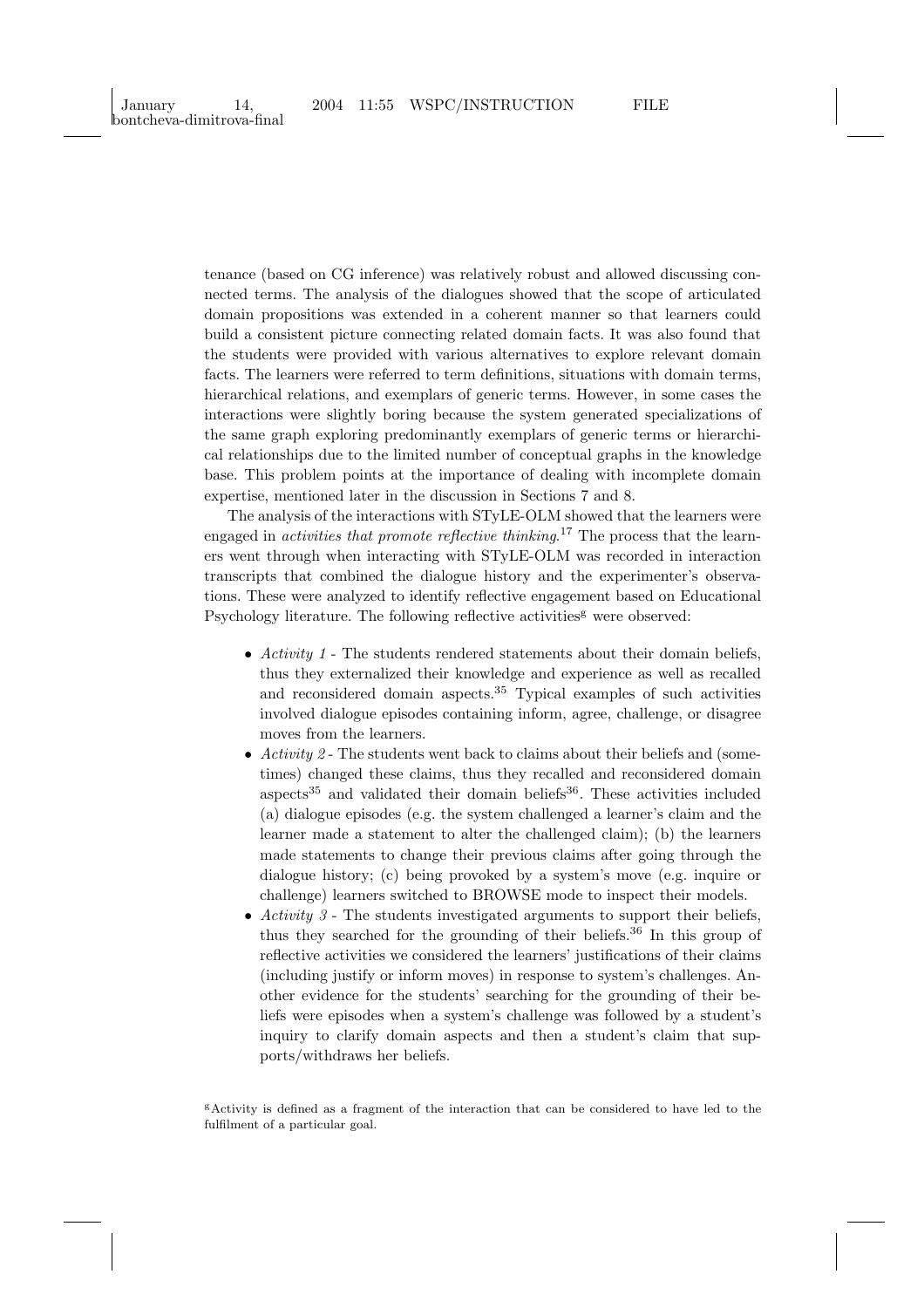We found that interactions with STyLE-OLM were beneficial both for more knowledgeable and less knowledgeable learners. While the former were engaged in reflective interactions about the domain, the later were provoked by the system to inspect their models and challenge the robustness of their domain knowledge. Metacognitive activities encourage deep conceptual understanding and lead to meaningful learning.<sup>35</sup>,<sup>36</sup>

## 6.2. The Evaluation of  $HYLITE+$

First, we carried out performance-based evaluation of the the adaptive version of HYLITE+ by comparing it to the non-adaptive baseline one (a version that does not include a user model). This revealed that generation of additional information in adaptive explanations only adds between 5% and 20% to the overall execution time – e.g.,  $5{\text -}10\%$  for additional information which is less than 33% of the baseline explanation; 20% for additional information which is 50-60% of the baseline one. With both systems the overall generation time for half a page of hypertext is less than 1.5 seconds (on a PIII 800MHz PC). These results show that the user modelling framework and the associated adaptivity algorithms do not result in a substantial performance overhead.

Next, the acceptability and utility of the adaptive features were evaluated by users who interacted with two versions of our system: a baseline one and the adaptive one. The two versions were, in fact, the same system with the user model and adaptivity features switched off to form the non-adaptive baseline. In this way, we ensured that the same information was available in both systems. Also, this approach minimizes the potential influence of different systems' response times on the experiment results, because both versions generate hypertext on the fly and have similar performance.<sup>h</sup>

The initial system page, which was identical in the two versions, contained an alphabetical list of topics, relevant to the experimental tasks (see Figure 3 left). The users requested an explanation on a given topic by selecting it and clicking Explain. After reading the generated page, the participants could obtain further information by following links, navigating back and forward with the browser buttons, or by selecting a new term in the topic list (see Figure 3 right).

The explanations generated by the adaptive version were enriched with parenthetical definitions of unknown terms, examples, and links to other more general, specific, and related terms (see Figure 3 right).

Hypermedia applications are often evaluated with respect to: interface look and feel, representation of the information structure, and application-specific information.<sup>37</sup> The information structure is concerned with the hypertext network (nodes and links) and navigation aids (e.g., site maps, links to related material,

<sup>&</sup>lt;sup>h</sup>The ILEX system, for example, used pre-generated static pages as a baseline and the study reported that the difference in the two systems' response times might have influenced some of the results.<sup>31</sup>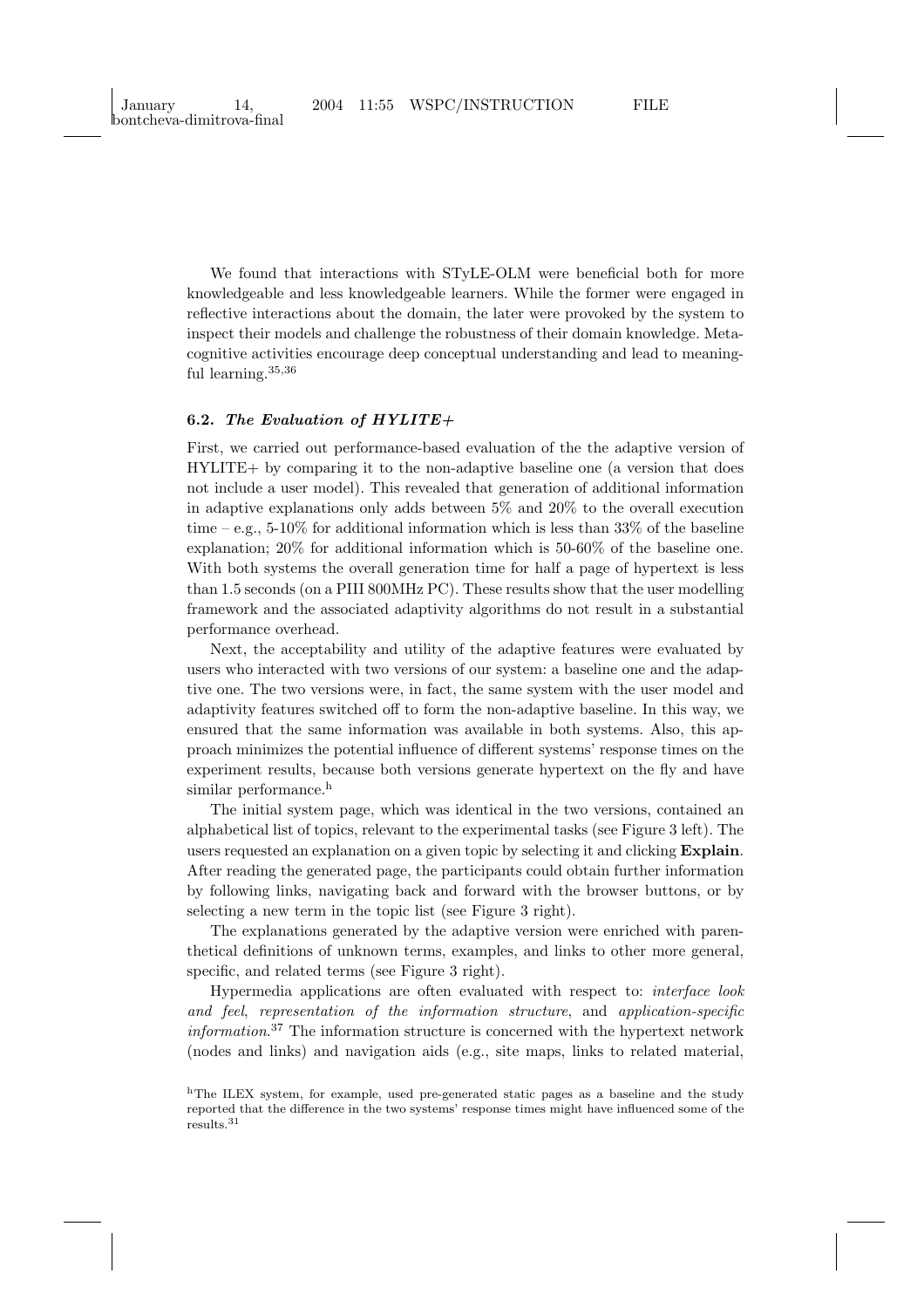index). The application-specific information concerns the hypermedia content – text, images, etc. For our system there is no need to evaluate the interface, since HYLITE+ generates simple HTML and uses Web browsers as rendering tools. Therefore, the evaluation efforts were concentrated on the information content and navigational structure of the generated hypertext. In addition, observation, questionnaires and informal interviews were used to elicit problems and assess the acceptability of the implemented adaptivity techniques.

Information content was measured on the basis of:

- average *time to complete* each task;
- average number of *pages visited* per task;
- average number of *distinct pages* visited per task;
- percent of *correctly answered questions* per task;
- questionnaire results about *content* and *comprehension* of the generated pages;
- user preference for any of the systems.

The navigational structure was measured by the following metrics:

- average time per page visited;
- average *number* of pages visited;
- total number of pages visited;
- number of *links followed*;
- usage of the browser Back button;
- usage of the *system's topic list* to find information;
- observation and subjective *opinion* on *orientation*;
- subjective opinion on navigation and ease of finding information.

The experiment has a repeated measures, task-based design (also called withinsubjects design), i.e., the same users interacted with the two versions of the system, in order to complete a given set of tasks. Prior to the experiment, the participants were asked to provide some *background information* (e.g., computing experience, familiarity with Web browsers, and electronic encyclopaedia) and fill in a multiple choice pre-test, that diagnosed their domain knowledge.

The design of the tasks follows the design used in the evaluation of two other adaptive hypermedia applications.<sup>32,37</sup> Each of the participants was first given a set of three tasks – each set contained one browsing, one problem-solving, and one information location task. The order was not randomized, because the browsing task was also intended as a task that would allow users to familiarize themselves with the system and the available information; it was not used for deriving the quantitative measures discussed above.

Qualitative data and feedback were obtained using a questionnaire and semistructured interviews, where the subjects could discuss their experience with the two systems. There were two main types of questions and statements: those related to the usability of the adaptive and baseline systems, e.g., statements like "I found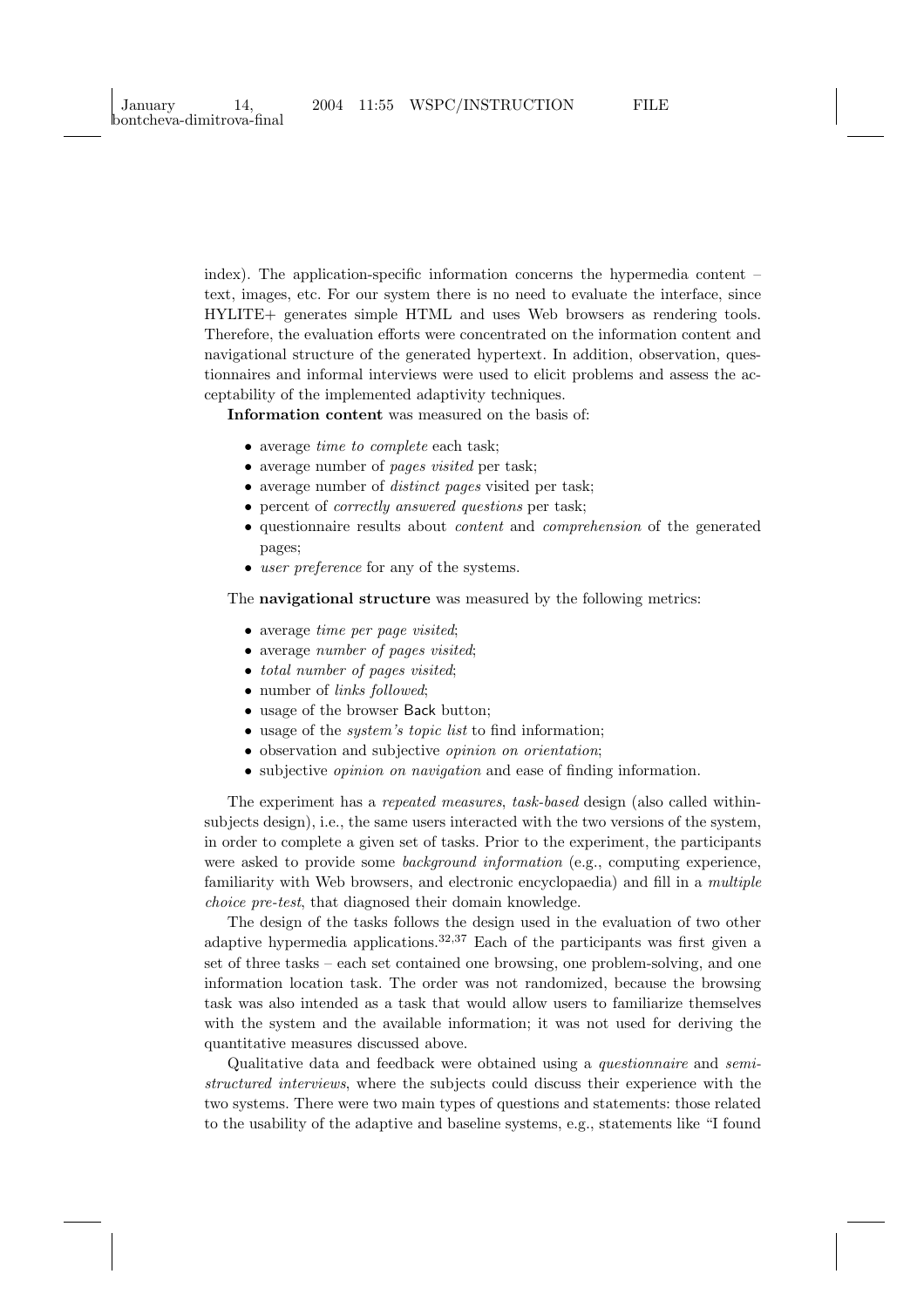the adaptive system difficult to use"; and those related to hypertext and navigation, e.g., links, text length, structure.

The tasks were completed by eight participants – three male and five female. They were assigned randomly to the system they used first: four started with the adaptive and four - with the non-adaptive system. After completing the first three tasks, the users swapped systems for the other three tasks. None of the users had any prior experience with the system, but they all had extensive experience with Web browsing and hypertext. All users had previously used on-line dictionaries and encyclopaedia, which are the types of systems most similar to ours. The participants also had similar computing background, i.e., they all had computer science degrees and were either postgraduate students or research staff at the Computer Science department.

With respect to knowledge of the computer hardware concepts, used in the evaluation tasks, the pre-test differentiated two groups of participants: complete novices, who scored between 2 and 4 out of the maximum 15 points on the test; and users with basic knowledge, who scored 7 to 8. The two types of users were split equally between the two groups: adaptive-first and non-adaptive first.

Due to the small sample size (8 subjects) and the differences in users' prior domain knowledge and browsing styles, the results obtained could not be used to derive a statistically reliable comparison between the measures obtained for the adaptive and the non-adaptive versions, but the quantitative results and user feedback are sufficiently encouraging to suggest that HYLITE+ adaptivity is of benefit to the user.<sup>19</sup>

In brief, these experiments showed that the participants found the adaptive system easy to use and the generated hypertext intuitive to navigate. The generation techniques were sufficiently fast, so users did not have to wait for the system response. All users felt comfortable with both the adaptive and the non-adaptive versions. None of them stated that either system was unusable. In addition, the majority of the users preferred the adaptive system, where they also felt it was easier to perform the tasks.

## 6.3. Summary

The evaluation of STyLE-OLM and HYLITE+ confirmed the suitability of conceptual graphs for interactive student modelling and adaptive explanations in terminological domains. The dialogue in STyLE-OLM was handled in a coherent manner, more aspects of the students' domain knowledge were revealed, some reasons for erroneous beliefs were discovered. Along this line, the users working with  $HYLITE+$ appreciated the relevance of the domain content of the explanations produced, and found the adaptive features adequate and beneficial.

The main advantage of CGs was shown to be their intuitive graphical representation which could be understood by the learners after some training and enabled them to interact visually with the model built by the system (see Section 3.1). The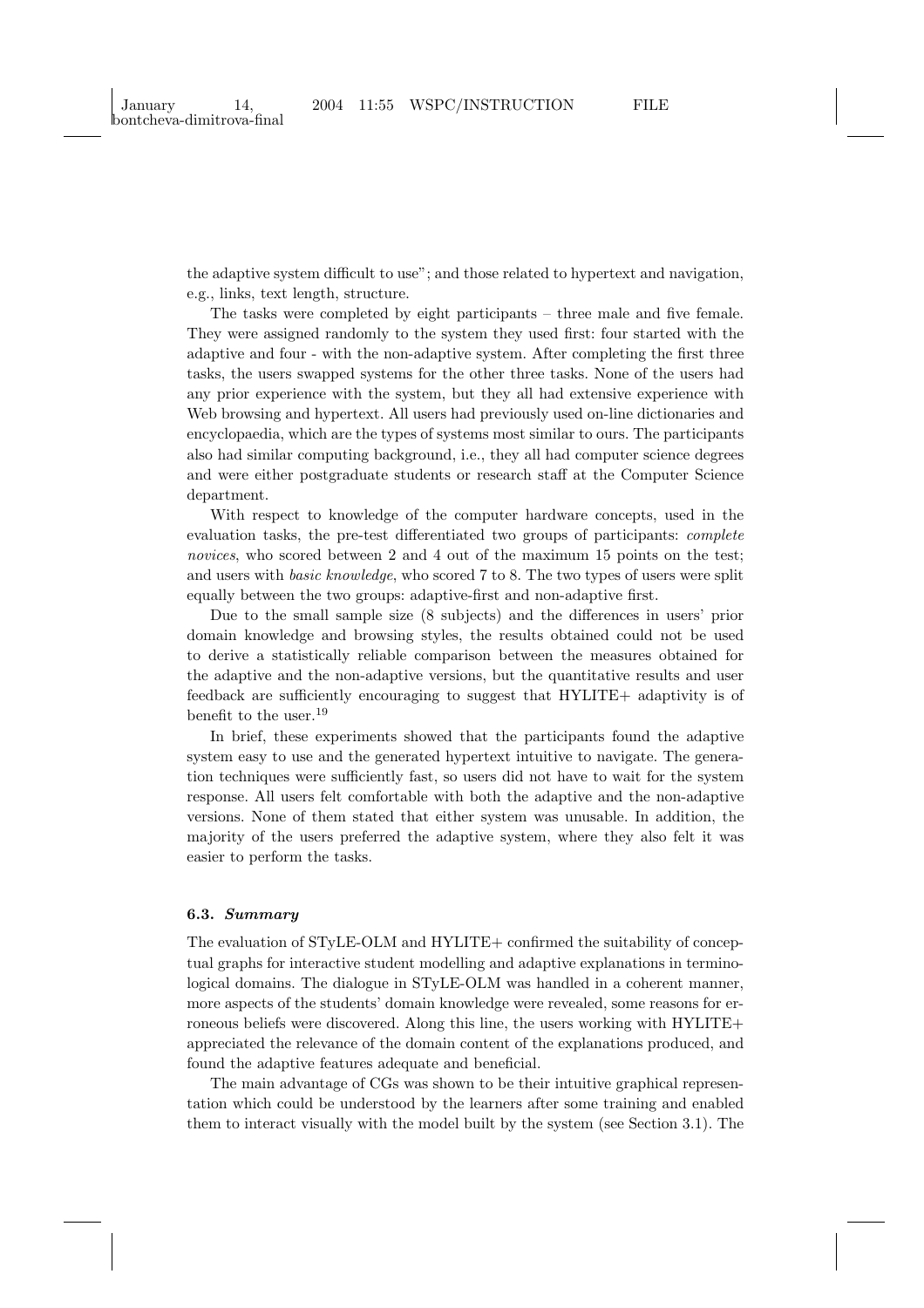CG reasoning operations were also used heavily in both systems. From the point of view of generating adaptive explanations, the projection operation was particularly useful, because it extracts sub-graphs thus enabling shorter sentences. The STyLE-OLM evaluation also revealed that more advanced CG reasoning is needed in some cases in order to address the problem of different perspectives.

It must be stressed that in both systems CGs were used in combination with another logical framework that handled the maintenance of the learner models and included some commonsense reasoning over the agents' beliefs. We found that CGs were best suited for representing propositional knowledge and an additional reasoning level was added in both systems to reason about agents' beliefs (which commonly included nested beliefs and non-monotonic reasoners).

The learner models we have described here incorporate learner's beliefs and misconceptions that provide possible explanations of patterns of learner errors. Conceptual graphs on their own are not sufficiently flexible to allow such misconceptions to be represented, therefore we use CGs only as means for representing and communicating about domain knowledge and employ a meta-level commonsense reasoning to infer about learner beliefs.

## 7. Related Work

In this section we revisit the algorithms employed in STyLE-OLM and HYLITE+ to compare them with similar approaches developed in other projects. Due to space limitations, the review is focused predominantly on CG-based systems, although selected related work in intelligent tutoring systems, language generation, and adaptive hypermedia is also covered.

Several algorithms in STyLE-OLM and HYLITE+ compare two graphs. This task is known as matching conceptual graphs and finding the similarity between them. The predominantly used CG matching method, also employed by us, is to consider a common generalization of the two graphs.<sup>38</sup> Depending on the aims of the matching algorithm, different forms of common generalization have been exploited. For example, a minimal common generalization (the most specific of the possible generalizations) has been used in an analogy tool<sup>39</sup> and in a case-based tutoring system;<sup>40</sup> a most interesting common generalization (the common generalization that maximizes a particular interest function) has been used in a matching algorithm proposed by Poole and Cambell.<sup>41</sup> In order to implement practical mechanisms for graph matching, some systems combine the common generalization with other techniques. For instance, the task of finding the similarity between different views is tackled by Delugach<sup> $42$ </sup> through joining graphs around counterparts to overcome problems with the insufficient specification level of the common generalization. Dieng and  $H^{\text{u}}e^{43}$  examine the same problem by exploring a generalization and conceptualization. The latter considers relations between instantiations of the graph concepts.

Managing the diagnostic dialogue in STyLE-OLM entails deciding about the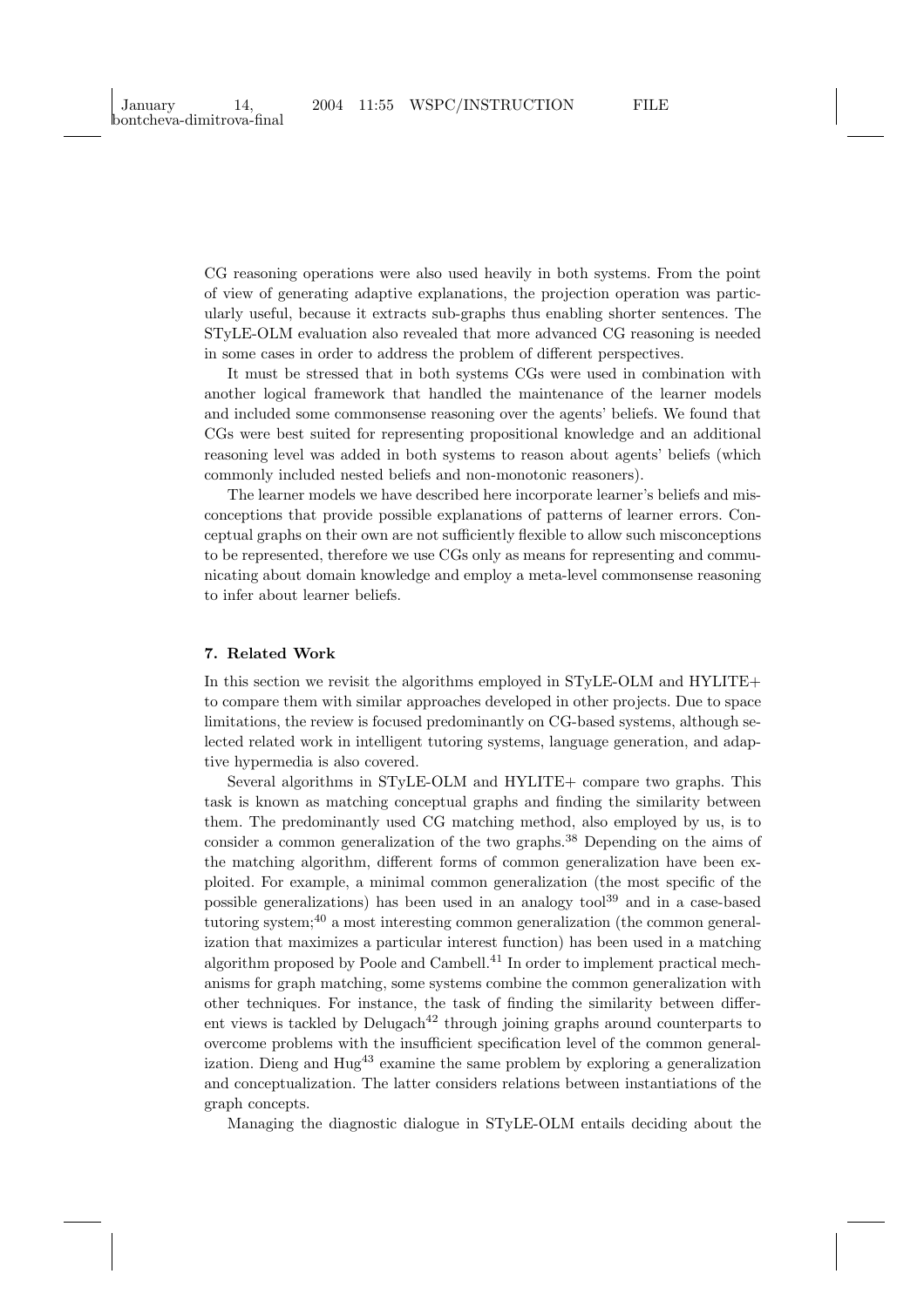relevance of the learner's contribution, presented with a CG, to a set of focus concepts. We have considered a comparison between both sets - the graph concepts and the focus concepts - based on concept correspondence, which is a simplified approach. Possible improvements can take into account the fact that the task of finding the relevance between concept sets is a descendant of the broader task of defining the semantic distance between two concepts.<sup>43,44</sup>

In order to answer questions posed by the learner, a projection operation has been used both in STyLE-OLM and HYLITE+. This operation is commonly used for query search in a CG Knowledge Base  $(KB)$ .<sup>15</sup> Natural language generation systems utilizing CGs have also used projection in a manner similar to  $HYLITE+$ .<sup>45,46</sup>

Several tasks in STyLE-OLM and HYLITE+ include confirming the truth value of a CG on the basis of the facts represented in a CG ontology. This task shares some similarity with two other tasks used in CG projects: inference with conceptual graphs and integrating new knowledge into an existing CG ontology. Sowa<sup>48</sup> suggests the use of specialization, for inferring new facts from ontology with canonical conceptual graphs. The same method has been used in the algorithms presented above. A possible improvement of the efficiency of the CG reasoning is discussed by Clark and Porter<sup>49</sup> who suggest the use of access-paths to specify predefined chains of subgoals to each inference goal and to control the incompleteness. Integrating new knowledge to an existing ontology is tackled in projects that build shared ontology incorporating different experts' views.<sup>43</sup>,<sup>50</sup> These projects define specialization and projection in a slightly different way from the conventional CG definitions and rely on experts' reliability. While useful in managing ontologies when experts are involved, these approaches should be applied with caution in tutoring systems where learner's expertise might not always be reliable.

Modelling beliefs and misconceptions plays an essential role in adaptive tutoring. Various definitions for learner's misconceptions have been explored. Our definition is similar to that of Sison and Shimura who describe misconceptions as: " incorrect or inconsistent facts, procedures, concepts, principles, schemata or strategies that result in behavioral errors ".<sup>51</sup> Detecting misconceptions has been studied in some early intelligent tutoring systems (e.g.  $52,53$ ) as well as in work on student modelling (e.g. <sup>54</sup>,<sup>51</sup>). It typically concerns the automatic bug (malrules) library generation. There has also been natural language generation research on explaining, and possibly correcting, misconceptions once they have been discovered.<sup>55</sup> The systems presented here contribute to research on modelling beliefs and misconceptions by showing how this can be done utilizing CGs.

Recently, some research has been carried out to build user models employing CGs. Nenkova and Angelova<sup>56</sup> present a user model based on CG actors that is used for building an adaptive language generation system. Baldwin et al.<sup>57</sup> propose a user modelling mechanism that can build user profiles by observing users' interaction with a computer system. While these projects consider modelling a user's cognitive state merely on a belief level, the learner models we have described in this paper incorporate learner's beliefs and misconceptions that provide possible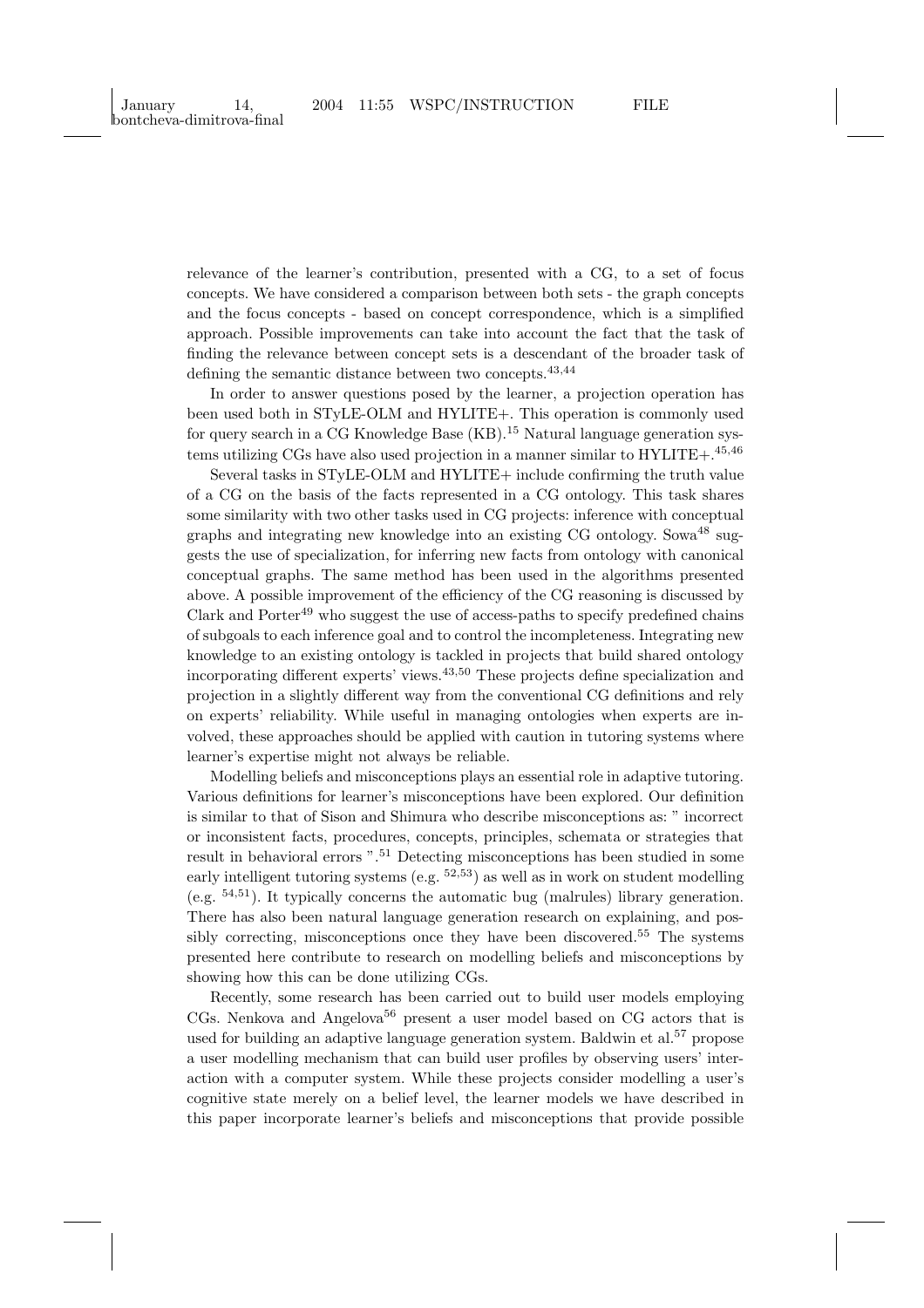explanations of learner's erroneous beliefs. Following this, the use of CGs planning dialogues aimed at discovering learner's misconceptions and at generating adaptive explanations to correct these misconceptions is original. We have shown that CGs can be used to represent a deeper cognitive level (not merely beliefs as in the above projects).

Despite their popularity, CGs have been scarcely employed in intelligent tutoring systems. Zock<sup>58</sup> demonstrates how CGs can be used in a tutoring system for learning a foreign language to represent semantics of natural language sentences. Fung and Adam<sup>59</sup> and then Fung and Kemp<sup>40</sup> deploy CGs to measure similarity between problem examples in a case-based physics problem solver. Recently, Strupchanska et al.<sup>60</sup> use CGs in a 'self-tutoring system' that generates questions to the user from given text lessons, analyzes the learner answers and generates adaptive feedback. All sentences in the lessons have to use Controlled English, which is the case with terminological texts. This approach is the closest to those of STyLE-OLM and HYLITE+ in terms of dealing with technical terminology, and demonstrates other intelligent tutoring components - automatic generation of courseware and personalized feedback - not discussed in this paper. The methods discussed in this paper utilize CGs to maintain two important tasks - student modelling and adaptive explanations - and demonstrate a contribution to the few adaptive tutoring systems that employ CGs.

In the context of similar open student modelling approaches, STyLE-OLM demonstrates a novel approach to tackle the interaction with the student when the student model is open for influence from the user. The issue of interaction has not been explicitly addressed in the existing computational architectures that involve users in diagnosis. In TAGUS,  $61$  UM,  $62$  PACMOD,  $63$  and VisMod $64$  the system's claims are rendered in viewers that externalize the student model and the learners are provided with some command options to form their statements about the content of the model. The learners can ask for explanations and justifications of the computer's opinions. The Mr Collins system<sup>65</sup> provides more enhanced interaction means in a menu-based environment for negotiating the learner model. The negotiation is initiated when conflicts between the system and learner's views about the learner model arise. None of these diagnosers utilizes discourse models and the diagnosee (the learner) is the only one who has any modelling of the interaction; the learner's participation is strictly delimited by the restricted set of command options or menu choices that the diagnostic system provides.

In the context of previous work on text generation, the approach developed in HYLITE+ is novel because it re-uses a generic user modelling framework (i.e., general purpose UM shell) - ViewGen, which can be shared with other parts of the system, e.g., dialogue planning and understanding. In comparison, other NLG systems which employ user models in order to generate tailored output<sup>21,22,23,66</sup> tend to use custom-implementations of overlay user models where facts from the generator's knowledge base can be marked as known by the user. Differences and conflicts in user and system belief are often not represented with a few exceptions.<sup>55</sup>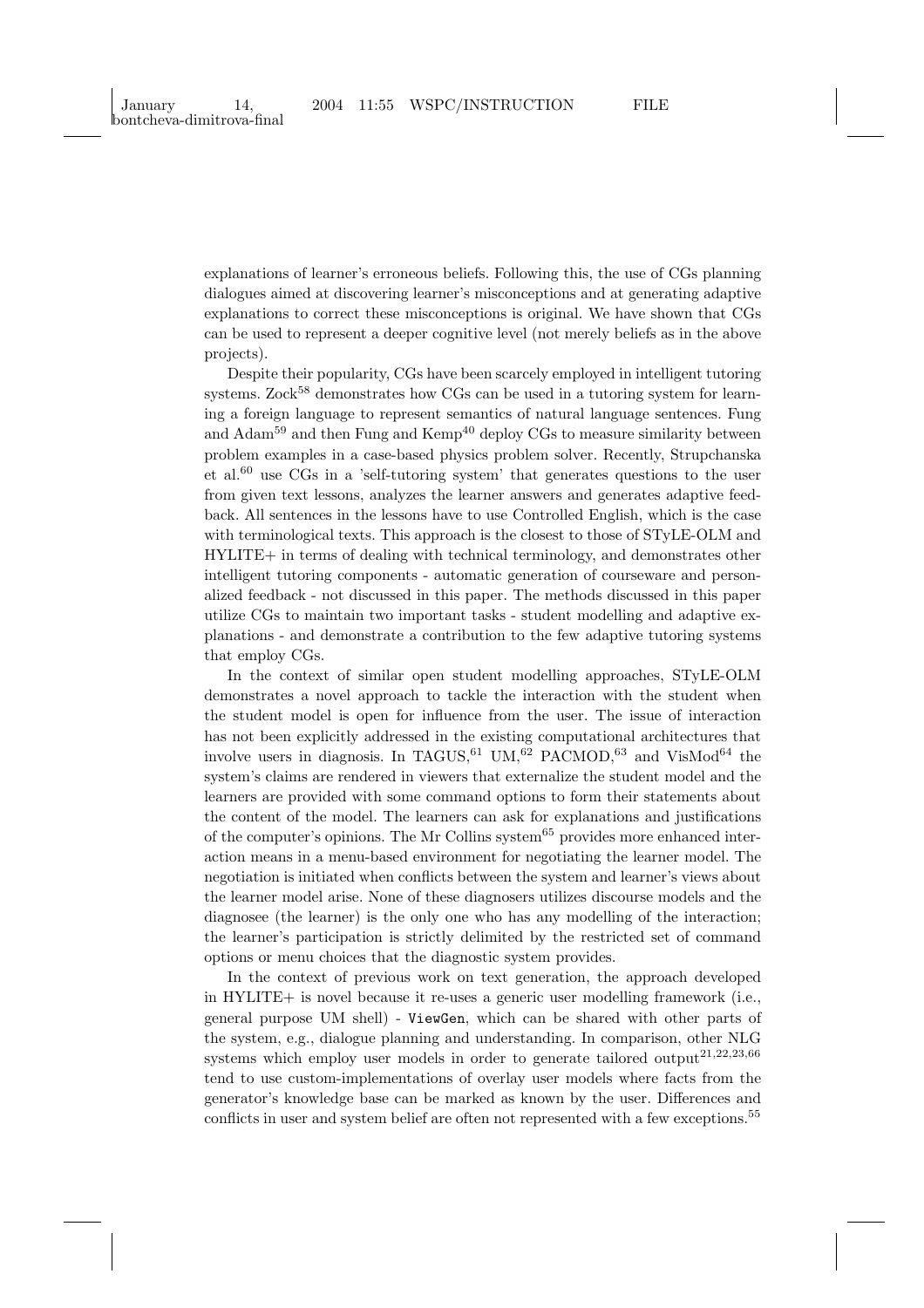Typically the representational power and structure of the user model are chosen to be sufficient for the task at hand. The advantage of the HYLITE+ approach is that it allows sharing of the user model with other components of the tutoring system. In addition, because the system uses an independent user modelling framework, it can benefit from new advances in user modelling such as distributed access and privacy.<sup>67</sup> Another advantage of using a user modelling framework is that it can support both simpler, overlay-style models and more complex ones, including conflicting attitudes, user goals, and plans. This flexibility makes it easier to retarget HYLITE+ to new applications, without need for further implementation or fine-tuning of the user modelling mechanism. As demonstrated by the performance evaluation results, the use of ViewGen for the generation of adaptive hypertext did not result in a substantial processing overhead, due to the 'inference on demand' approach to building and maintaining of the belief environments.

Unlike previous NLG-based approaches, other adaptive hypermedia systems have used successfully such generic user modelling frameworks. The most similar system is KN-AHS<sup>68</sup> which uses the general purpose user modelling shell system BGP-MS.<sup>25</sup> In terms of representational power, BGP-MS is very similar to ViewGen: both frameworks model domain knowledge (BGP-MS uses the KL-ONE formalism), support stereotypes, individual user models, and are capable of representing conflicts. The main difference between HYLITE+ and KN-AHS is that HYLITE+ employs language generation techniques to produce automatically the hypertext content and links, while KN-AHS uses human-written texts. Since HYLITE+ uses a well-defined protocol to communicate with ViewGen, this effectively de-couples the generation system from the concrete user modelling framework and makes it possible to replace ViewGen with other UM shells (e.g., BGP-MS,<sup>25</sup> UM toolkit<sup>62</sup>) as long as they offer similar functionality. In other words, the novel aspects of HYLITE+ are not in the user modelling approach that it employs, but in the way user modelling is used to generate adaptive hypertext explanations, given a CG knowledge base.

## 8. Conclusion

This paper discussed the use of Conceptual Graphs  $(CGs)^{10}$  for implementing tasks employed in web-based educational systems that aid terminology learning. Specifically, we focus on two critical issues in intelligent tutoring - student diagnosis and generation of adaptive explanations. Based on CG reasoning, robust and computationally tractable algorithms for student modelling and adaptive explanation generation were developed. Both tasks have been demonstrated in terminological domains where learners have to familiarize themselves with concepts in a specific subject area (e.g. computing, finance, chemistry). Student diagnosis is illustrated in STyLE-OLM which implements a novel student modelling approach that enables a student to inspect and discuss the content of the student model. As a result, an advanced and reliable student model is extracted, which enables the intelligent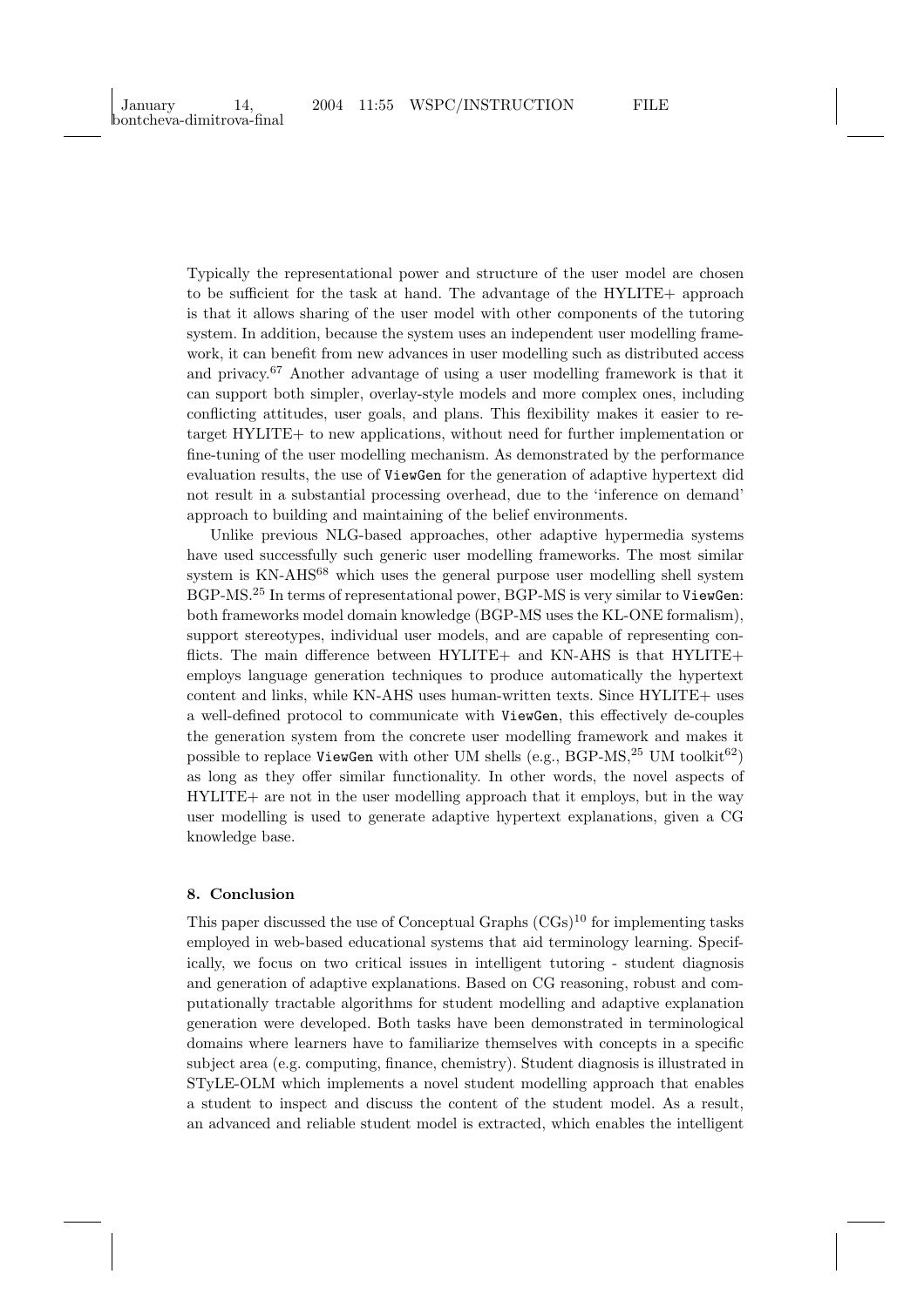tutoring system to adapt to the needs of each individual student. The use of such an advanced student model for producing adaptive explanations is demonstrated in HYLITE+. StyLE-OLM and HYLITE+ are complementary – when considered together they cover the two most critical issues that in web-based intelligent educational systems, aimed at terminology learning.

The paper also presented the results from the formative evaluation of STyLE-OLM and HYLITE+, which enabled us to measure the suitability of CGs for open student modelling and generation of adaptive explanations. The main advantage of CGs was shown to be their intuitive graphical representation which could be understood by the learners after some training and enabled them to interact visually with the model built by the system. The CG reasoning operations were also used heavily in both systems.

Both approaches presented here suppose that domain ontology provides all the necessary factual knowledge. However, this may not always be the case in learning systems. Often, tutoring knowledge is incomplete (lacking a particular piece of information), vague (there are concepts that are difficult to define), ambiguous (it may be hard to distinguish between several possibilities for a learner's reasoning). Further investigation is needed to address these aspects in CG-based tutoring systems, which may consider similar studies in ontology.<sup>69</sup>

Another strand of ongoing work is concerned with studying the applicability of dynamically generated adaptive explanations in the medical domain, as part of the e-science project MIAKT. Although this work is still at a relatively early stage, our experience so far shows that language generation techniques developed originally to aid terminology learning can be applied with little modification to this new domain.

#### Acknowledgements

Work on HYLITE+ is currently being supported by the UK Engineering and Physical Sciences Research Council as part of the MIAKT project (grant GR/R85150/01), which involves the University of Southampton, University of Sheffield, the Open University, University of Oxford, and King's College London. Previous support included a University of Sheffield PhD fellowship and an Overseas Research Students Award. The first author also wishes to thank her PhD supervisor Yorick Wilks.

The development of STyLE-OLM was supported by the EU funded Larflast project and an Overseas Research Students Award. Work on interactive open learner modelling was conducted by the second author during her PhD studies at the University of Leeds – the supervision of John Self and Paul Brna is greatly acknowledged.

Both authors wish to thank the anonymous referees whose comments and suggestions helped us improve this paper. Last but not least, we thank the human evaluators who participated in the evaluative studies of the two systems.

#### References

1. J. Sager, A practical course in terminology processing. John Benjamin, Amsterdam/Philadelphia (1990).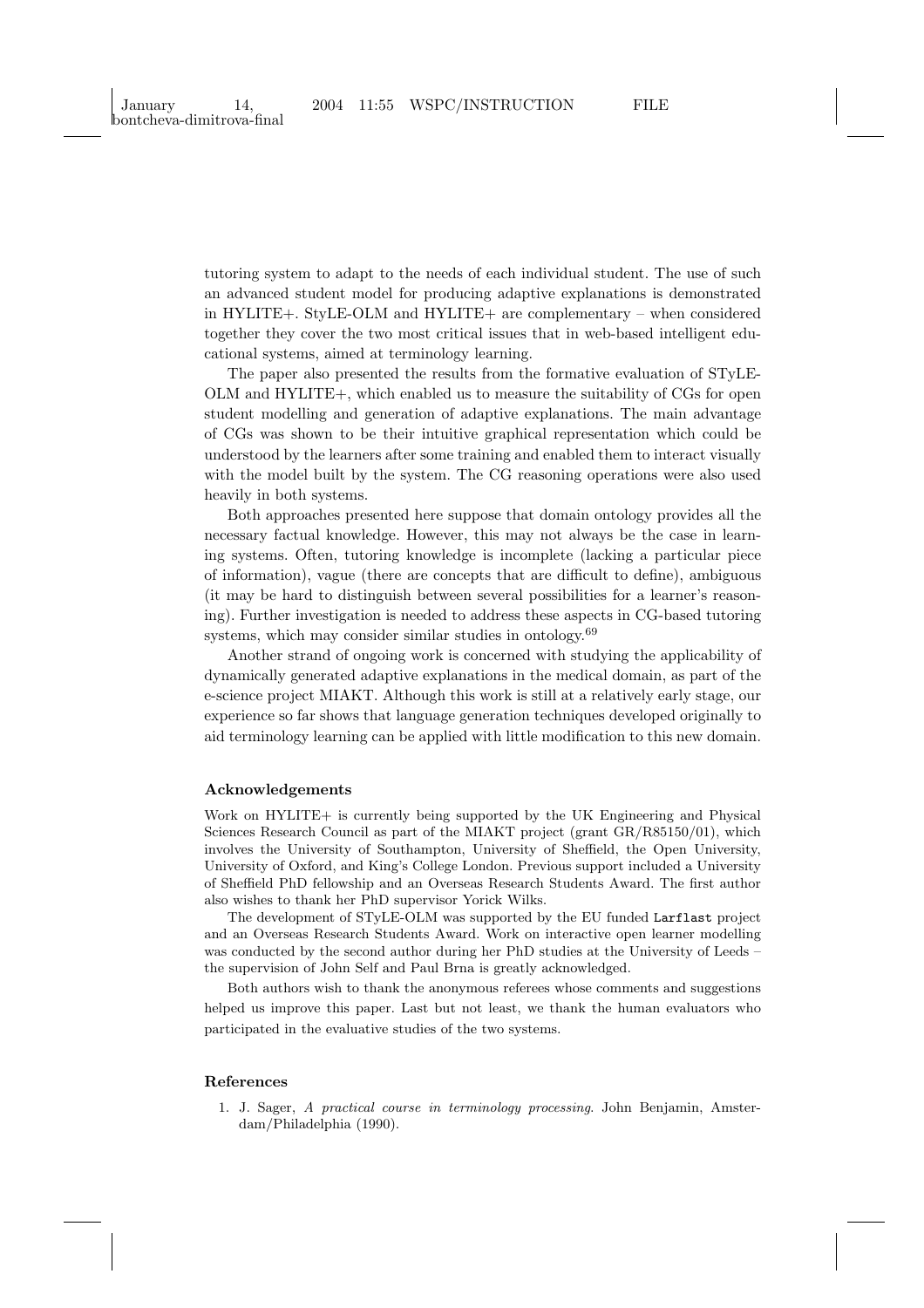- 2. J. Smith, Welcome to everyone's ABC of accounting language. URL: http://www.soc.staffs.ac.uk/ cmrjs/agloss.htm.
- 3. Wordnet. Wordnet the English Language. URL: http://www.cogsci.princeton.edu/ wn/
- 4. Stanford. Stanford KSL Network Services Webster Gateway. URL: http://WWW-KSL-SVC.stanford.edu:5915/WEBSTER/
- 5. D. Berleant, L. Shi, X. Wei, K. Viswanathan, C. Chai, N. Majid, Y. Qu and P. Sunkara, LEARN: software for foreign language vocabulary acquisition from English unrestricted text, Computer Assisted Language Learning. 10 (2) (1998).
- 6. T. Chanier, Learning a second language for specific purposes within a hypermedia framework, Computer Assisted Language Learning. 9 (1) (1998) 3–43.
- 7. P. Brusilovsky, Adaptive hypermedia, User Modelling and User-Adapted Interaction,  $11(1-2)$  (2001) 87-110.
- 8. G. Angelova, A. Nenkova, S. Boycheva and T. Nikolov, CGs as a knowledge representation core in a complex language learning environment, Proceedings of International Conference on Conceptual Structures. Shaker Verlag (2000).
- 9. L. Aroyo and D. Dicheva, Concepts and Ontologies in Web-Based Educational Systems, Proceedings of Workshop held in conjunction with ICCE2002, Auckland, NZ (2002).
- 10. J. Sowa, Conceptual Structures: Information Processing in Mind and Machine, Addison-Wesley, MA (1984).
- 11. C. Galinski, and G. Budin, Terminology, in Survey of the State of the Art in Human Language Technology, eds. R. A. Cole et al. http://www.cse.ogi.edu/CSLU/HLTsurvey/HLTsurvey.html
- 12. N. Fridman and C. Hafner, The state of the art in ontology design: a survey and comparative review, AI Magazine,  $18(3)$  (1997) 53-74.
- 13. B. Biebow and G. Chaty, A comparison between conceptual graphs and KL-ONE, Conceptual graphs for knowledge representation: Proceedings of the First International Conference on Conceptual Structures, eds. G. W. Mineau, B. Moulin and J. Sowa, Springer, Berlin (1993) 75–89.
- 14. J. Sowa, Towards the expressive power of natural language, Principles of semantic networks explorations in the representation of knowledge, ed. J. Sowa, Morgan Kaufmann, San Mateo, California (1991) 157–190 .
- 15. J. Sowa, Conceptual graphs summary, Conceptual Structures: Current Research and Practise, eds. T. Nagle, J. Nagle, L. Gerholz and P. Eklund, Ellis Horwood (1992) 3–51.
- 16. G. Mann, Conceptual graphs for natural language representation, Technical report 9311. School of Computer Science and Engineering, University of New South Wells (1993).
- 17. V. Dimitrova, STyLE-OLM Interactive Open Learner Modelling. International Journal of Artificial Intelligence in Education, IOS Press, 13 (2002).
- 18. V. Dimitrova, Interactive Open Learner Modelling, PhD thesis, Computer Based Learning Unit, Leeds University (2001).
- 19. K. Bontcheva, Adaptivity, Adaptability, and Reading Behaviour: Some Results from the Evaluation of a Dynamic Hypertext System, Proceedings of the Second International Conference on Adaptive Hypertext (AH2002), Springer, Berlin (2002).
- 20. K. Bontcheva, Tailoring the Content of Dynamically Generated Explanations, User Modelling 2001: 8th International Conference, eds. M. Bauer, P.J. Gmytrasiewicz and J. Vassileva, Lecture Notes in Artificial Intelligence 2109, Springer, Berlin (2001).
- 21. M. Milosavljevic, A. Tulloch and R. Dale, Text generation in a dynamic hypertext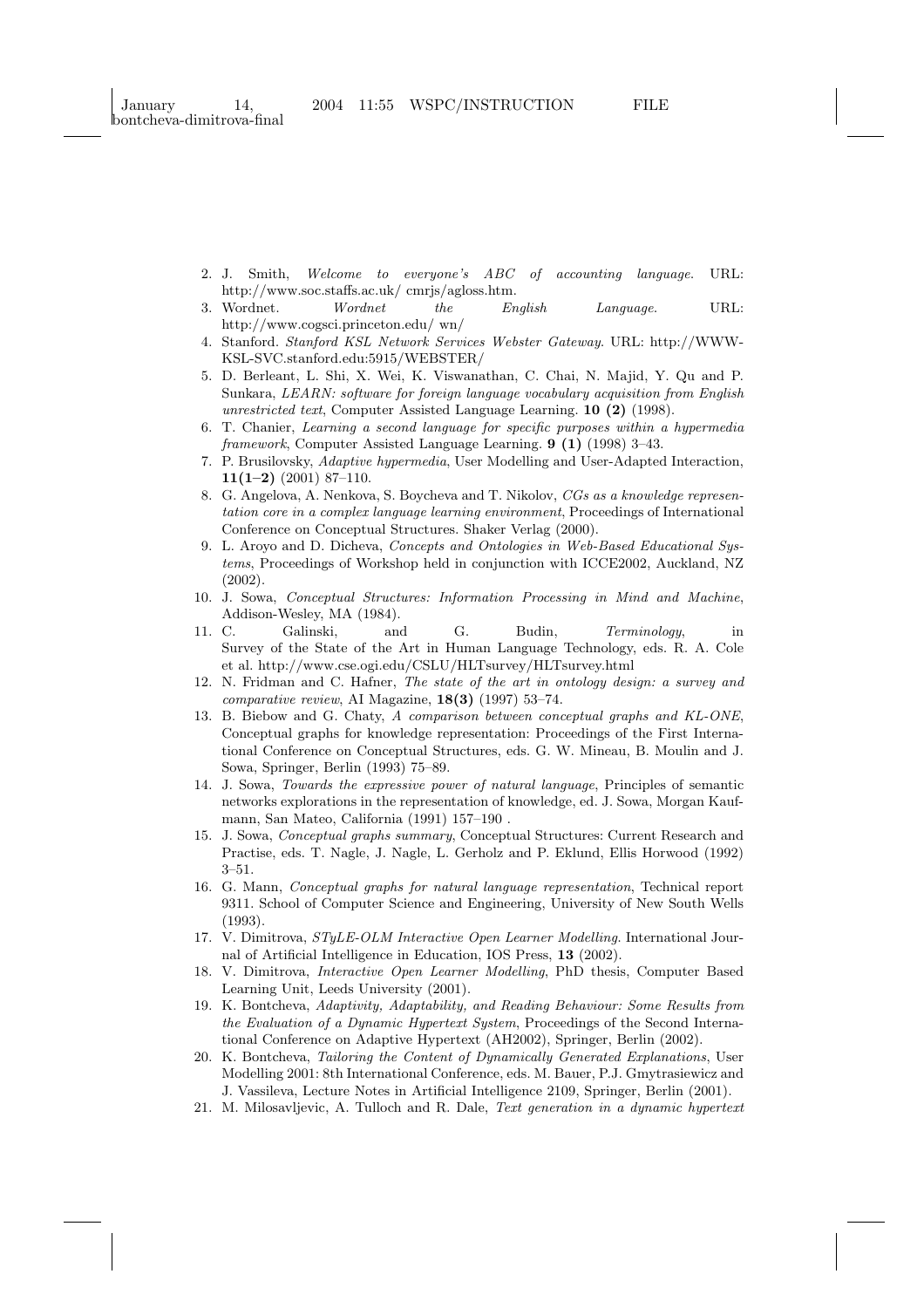environment, Proceedings of the 19th Australian Computer Science Conference, Melbourne (1996).

- 22. A. Knott, C. Mellish, J. Oberlander and M. O'Donnell, Sources of flexibility in dynamic hypertext generation, Proceedings of the 8th International Workshop on Natural Language Generation (INLG'96) (1996) 151–160.
- 23. L. Ardissono and A. Goy, Dynamic generation of adaptive web catalogs. Adaptive Hypermedia and Adaptive Web-Based Systems, eds. P. Brusilovsky, O. Stock and C. Strapparava, number 1892 in Lecture Notes in Computer Science, Springer, Berlin (2000) 5–16.
- 24. K. Bontcheva and Y. Wilks, Dealing with dependencies between content planning and surface realisation in a pipeline generation architecture, Proceedings of the International Joint Conference in Artificial Intelligence (IJCAI'2001), Seattle, USA (2001).
- 25. A. Kobsa and W. Pohl, The user modelling shell system BGP-MS. User Modelling and User-Adapted Interaction,  $4(2)$  (1995) 59–106.
- 26. A. Ballim and Y. Wilks, Artificial Believers. Lawrence Erlbaum Associates, Hillsdale, NJ (1991).
- 27. V. Dimitrova, J. A. Self and P. Brna, Maintaining a jointly constructed student model. Artificial intelligence: Methodology, systems, and applications, eds. S.A. Cerri and D. Dochev, Springer, Berlin (2000) 221–231.
- 28. S. Weibelzahl and G. Weber, Evaluating the Inference Mechanism of Adaptive Learning Systems. User Modelling: Proceedings of the 9th international conference, eds. P. Brusilovsky, A. Corbett and F. de Rosis, Springer, Berlin (2003) 154-162.
- 29. M. Mark and J. Greer, Evaluation methodologies for intelligent tutoring system. Journal of Artificial Intelligence in Education, bibbf 4(2/3) (1993) 129–154.
- 30. S. Bull, P. Brna and V. Dimitrova, Learner modelling for reflection: Proceedings of workshop held in conjunction with AIED03, Sydney, Australia (2003).
- 31. R. Cox, M. O'Donnell and J. Oberlander, Dynamic versus static hypermedia in museum education: an evaluation of ILEX, the intelligent labelling explorer, Artificial Intelligence in Education: Open Learning Environment: New Computational Technologies to Support Learning, Exploration and Collaboration, eds. S.P. Lajoie and M. Vivet, IOS Press, Amsterdam (1999) 181–188.
- 32. K. Höök. Evaluating the utility and usability of an adaptive hypermedia system. Knowledge-Based Systems, 10 (1998) 311—319.
- 33. V. Dimitrova, J.A. Self and P. Brna, Applying Interactive Open Learner Models to Learning Technical Terminology. Proceedings of User Modelling. Springer, Berlin, (2001).
- 34. M. Ribiere and R. Dieng-Kuntz, A viewpoint model for cooperative building of an ontology, Conceptual structures: interactions and interfaces, eds. U. Priss, D. Corbett and G. Angelova, Springer, Berlin (2002) 220–234.
- 35. D. Boud, R. Keogh and D. Walker, What is reflection in learning, Reflection: turning experience into learning, eds. D. Boud, R. Keogh and D. Walker, London, Kogan Page (1996) 7–17.
- 36. J. Dewey, How we think a restatement of the relation of reflective thinking to the educational process. D.C. Heath and Company (1960).
- 37. G. B. Wills, I. Heath, R. Crowder and W. Hall, User evaluation of an industrial hypermedia application. Technical report, M99/2, University of Southampton (1999).
- 38. T. Nagle, J. Esch and G. Mineau, A notation for conceptual structure graph matchers, Conceptual structures: Current researches and practice, eds. T. Nagle, G. Nagle, L. Gerholz and P. Eklund, Ellis Horwood (1992) 585–593.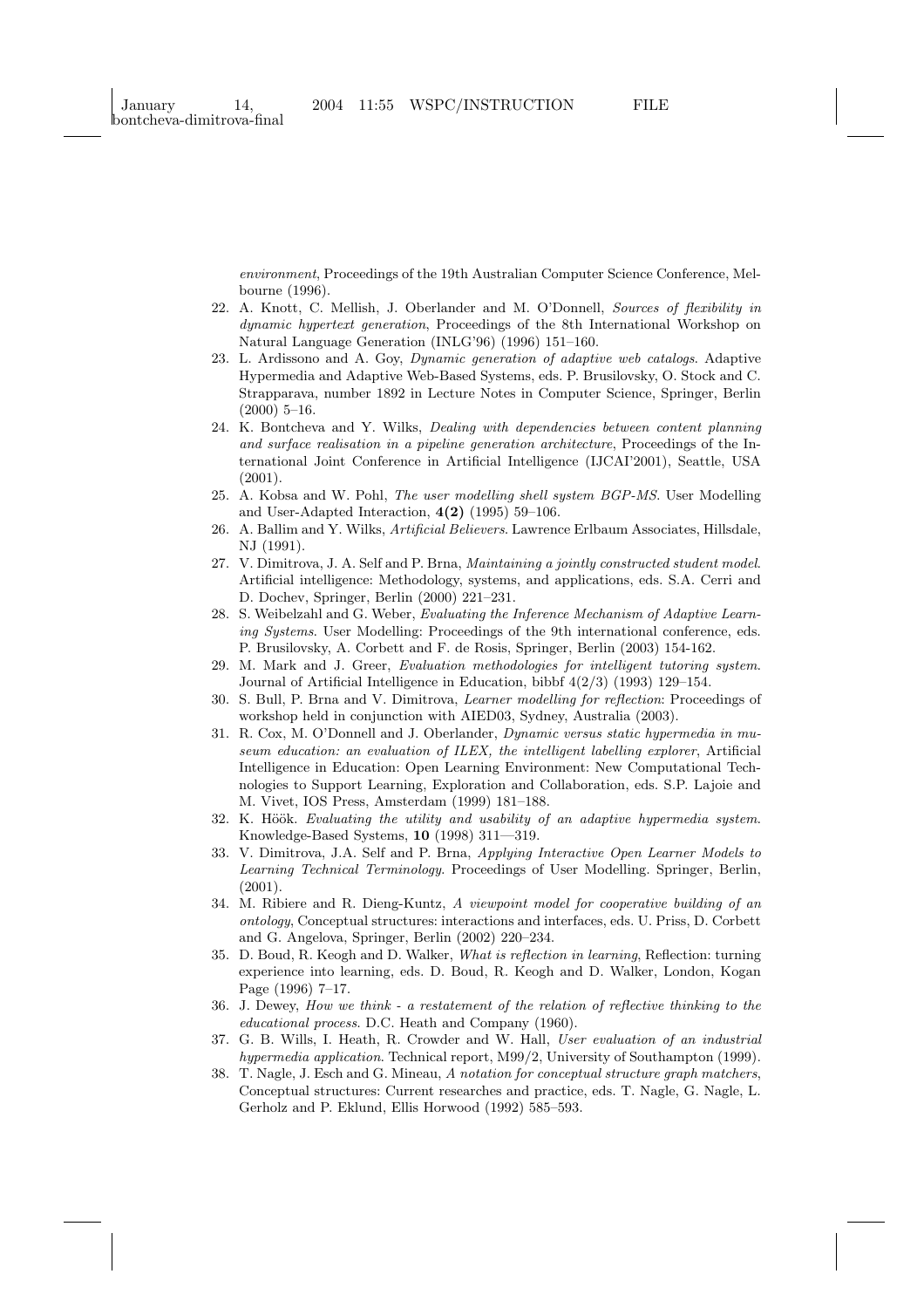- 39. D. Leishman, An analogical tool based on evaluations of partial correspondences over conceptual graphs, Conceptual structures: Current researches and practice, eds. T. Nagle, G. Nagle, L. Gerholz and P. Eklund, Ellis Horwood (1992) 349–360.
- 40. P-W. Fung and R. Kemp, On developing case-based tutoring systems with conceptual graphs, Conceptual structures: Standards and practices, eds. W. Tepfenhart and W. Cyre, Springer, Berlin (1999) 214–229.
- 41. J. Poole and J.A. Campbell, A novel algorithm for matching conceptual and related graphs, Conceptual structures: Applications, implementation and theory, eds. G. Ellis, R. Levinson and W. Rich, Springer, Berlin (1995) 293–307.
- 42. H. Delugach, Analysing multiple views of software requirements, Conceptual structures: Current researches and practice, eds. T. Nagle, G. Nagle, L. Gerholz and P. Eklund, Ellis Horwood (1992) 391–410.
- 43. R. Dieng and S. Hug, MULTIKAT: a Tool for comparing knowledge of multiple experts, Conceptual structures: theory, tools, and applications, eds. M-L. Mugnier and M. Chein, Springer, Berlin (1998) 139–153.
- 44. N. Foo, B.J. Garner, A. Rao and E. Tsui, Semantic distance in conceptual graphs, Conceptual structures: Current researches and practice, eds. T. Nagle, G. Nagle, L. Gerholz and P. Eklund, Ellis Horwood (1992) 149–154.
- 45. G. Angelova and K. Bontcheva, DB-MAT: Knowledge acquisition, processing and NL generation, Conceptual Structures: Knowledge Representation as Interlingua, eds. P. Eklund, G. Ellis and G. Mann, number 1115, Lecture Notes in Artificial Intelligence, Springer, Berlin (1996) 115–129.
- 46. N. Nicolov, C. Mellish and G. Ritchie, Sentence generation from conceptual graphs, Proceedings of the 3rd International Conference on Conceptual Structures (ICCS'95), number 954, Lecture Notes in Artificial Intelligence, Springer, Berling (1995).
- 47. O. Guinaldo and O. Haemmerle, Knowledge querying in the conceptual graph model: The RAP module, Conceptual structures: theory, tools, and applications, eds. M-L. Mugnier and M. Chein, Springer, Berlin (1998) 287–294.
- 48. J. Sowa, Conceptual graphs: Draft proposed American national standard, Conceptual structures: Standards and practices, eds. W. Tepfenhart and W. Cyre, Springer, Berlin (1999) 1–65.
- 49. P. Clark, and B. Porter, Using access paths to guide inference with conceptual graphs, Conceptual structures: fulfilling Peirce's dream, eds. H. Delugach, M. Keeler, D. Lukose, L. Searle and J. Sowa, Springer, Berlin (1997) 168–182.
- 50. M. Ribiere, Using viewpoints and CGs for the representation and management of corporate memory in concurrent engineering, Conceptual structures: theory, tools, and applications, eds. M-L Mugnier and M. Chein, Springer, Berlin (1998) 94–110.
- 51. R. Sison and M. Shimura, Student modeling and machine learning. International Journal of Artificial Intelligence in Education. 9 (1998) 128–158.
- 52. R. Burton and J. Brown, Diagnostic models for procedural bugs in basic mathematical skills. Cognitive Science. 2 (1978) 155–191.
- 53. W.L. Johnson and E. Soloway, Intention-based diagnosis of program errors, Proceedings of the 2nd national conference on Artificial Intelligence (1984).
- 54. Y. Kono, M. Ikeda and R. Mizoguchi, THEMIS: A nonmonotonic inductive student modelling system. Journal of Artificial Intelligence in Education, 5(3) (1994) 371– 413.
- 55. K. F. McCoy, Generating context-sensitive responses to object-related misconceptions. Artificial Intelligence, 41(2) (1989) 157–195.
- 56. A. Nenkova and G. Angelova, User modelling as an application of actors, Concep-